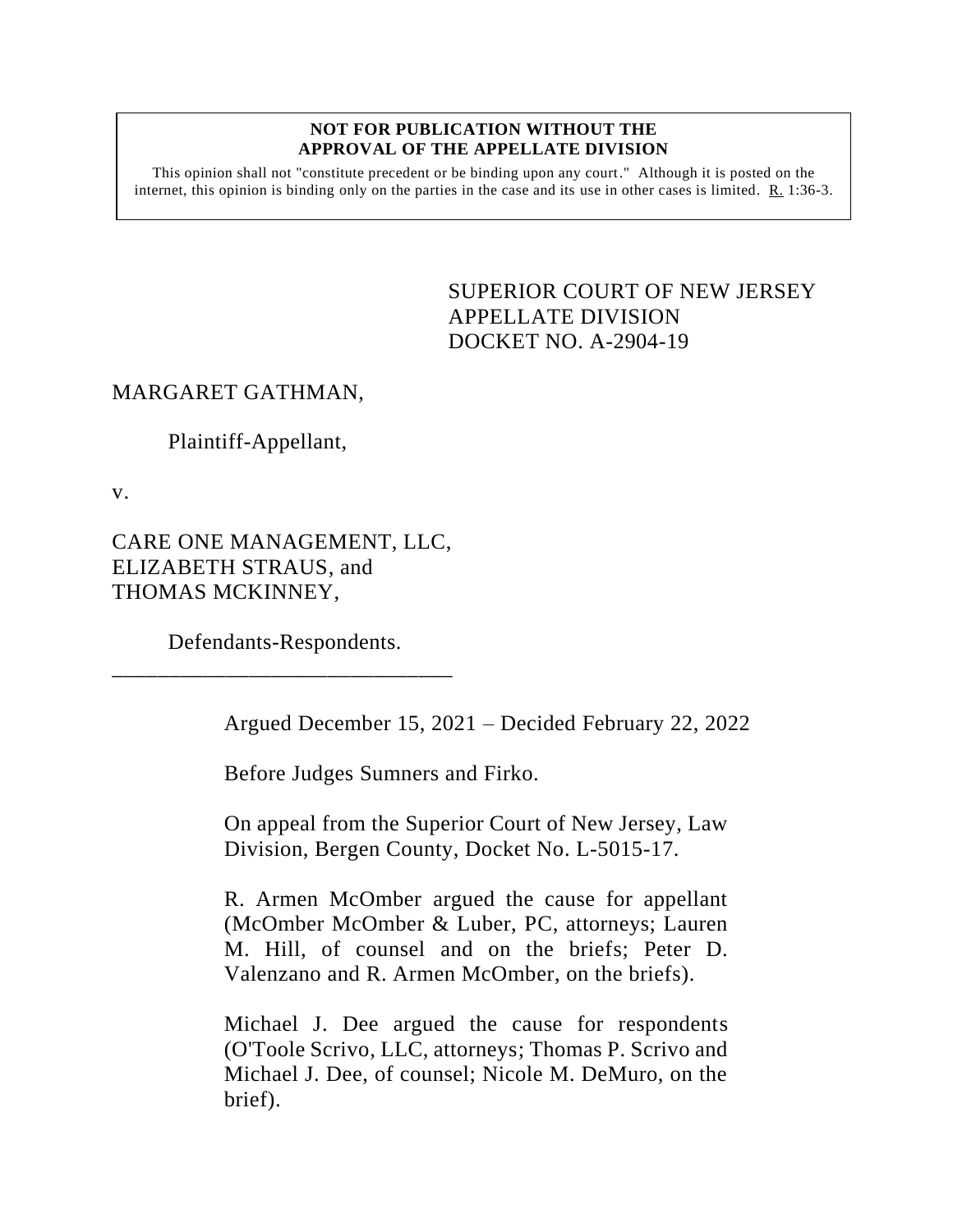### PER CURIAM

Plaintiff Margaret Gathman appeals the Law Division's summary judgment order dismissing with prejudice her first amended complaint alleging that defendants Care One Management, LLC (Care One), Thomas A. McKinney, and Elizabeth Straus terminated her employment in violation of the Conscientious Employee Protection Act (CEPA), N.J.S.A. 34:19-1 to -14, and common law under Pierce v. Ortho Pharm. Corp., 84 N.J. 58 (1980). We reverse and remand for trial because we agree with Gathman that there are genuine issues of material facts regarding the reasons for her termination, and that she can decide prior to trial whether she wants to pursue her CEPA or Pierce claim.

#### I

In this appeal, our recitation of the facts is derived from the evidence submitted by the parties in support of, and in opposition to, the summary judgment motion, viewed in the light most favorable to the non-moving party, Gathman, and giving her the benefit of all favorable inferences. Globe Motor Co. v. Igdalev, 225 N.J. 469, 479 (2016) (citing R. 4:46-2(c)).

Care One is a management company providing services to various post-acute nursing and assisted living facilities on the east coast, including approximately thirty facilities in New Jersey. Gathman was initially employed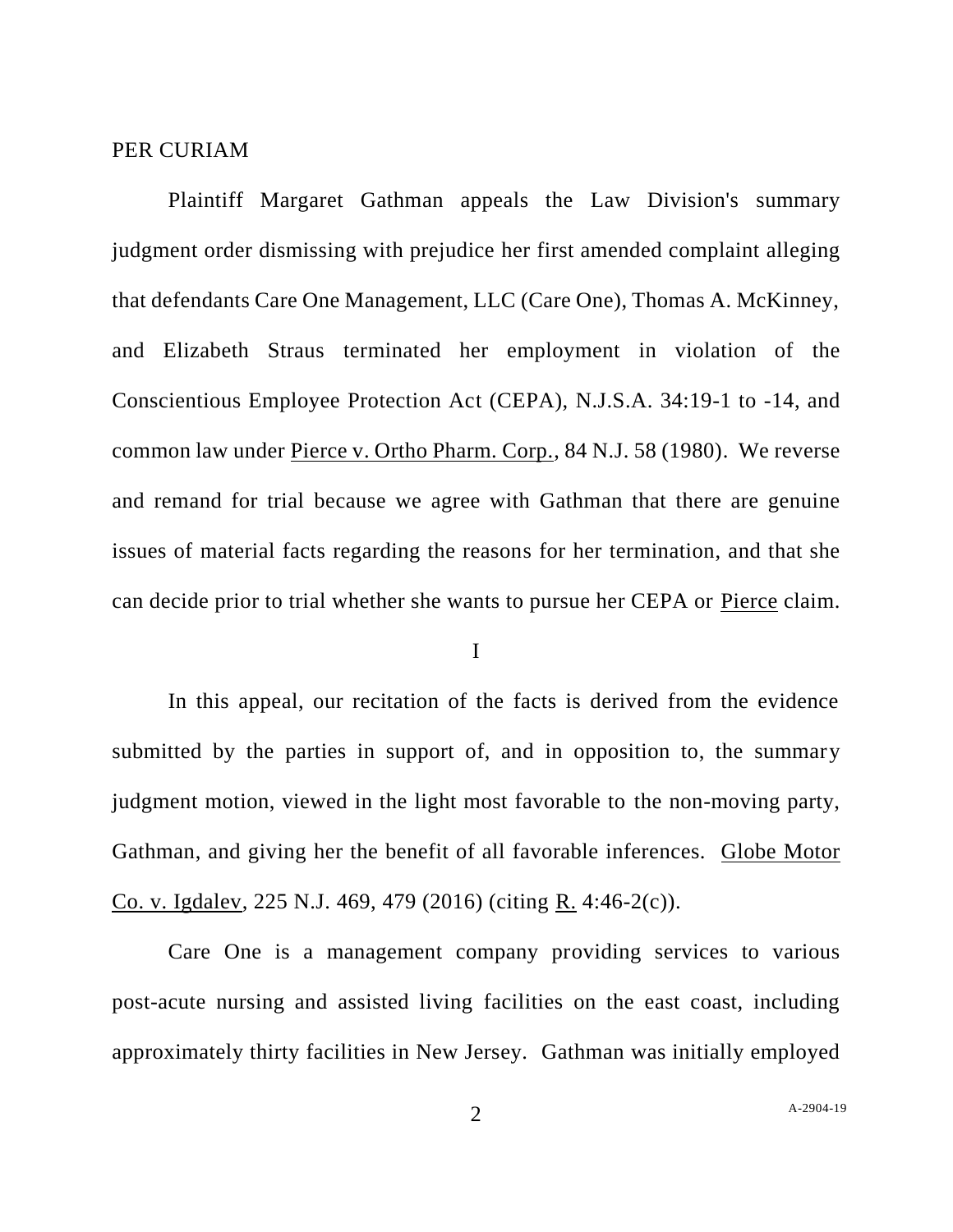by Care One in 2005, as a Regional Business Office Manager. After rising to the position of Assistant Regional Controller, she resigned for personal reasons in July 2012.

In the spring of 2015, Gathman was contacted by Care One's Chief Strategy Officer, Timothy Hodges, about meeting with Straus, Care One's Executive Vice President, to discuss returning to the company. According to her, Hodges sought her out because of her past "success[] turn[ing] facilities around and collect[ing] the monies that the company needed to operate, put[ting] systems in place[,] and [doing] training on a broad scale." After meeting with company executives, Straus, Michael Shea, Controller, Daniel Straus, Chairman and Chief Executive Officer, and Alberto Lugo, Executive Vice President and General Counsel, Gathman returned to Care One as Director of the Shared Business Office on August 19, 2015.

A month or so later, Gathman discovered the company was exposed to liability for violating the law by not returning overpayments. She discovered that overpayments and security deposits owed to Medicare, Medicaid, and other entities and individuals for residents who died were overdue. In one case, she determined that \$50,000 in a resident's personal needs checking account in one of their facilities was illegally retained for over a year after the resident died.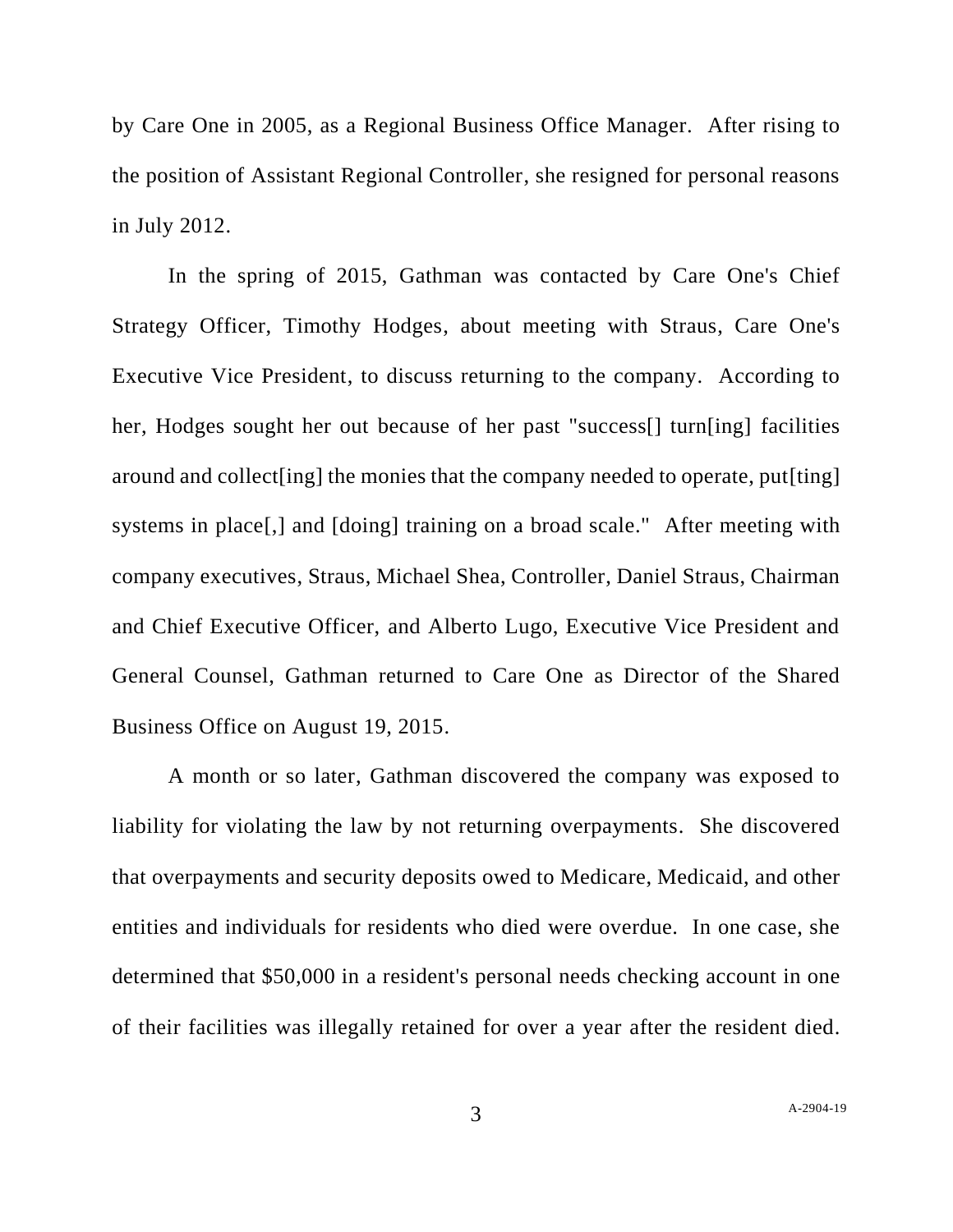Although funds needed to be returned, she believed it was not a "number one priority" at the time because she was more focused on the "tremendous amount of outstanding receivables."

A couple of months later, Gathman determined she had to give attention to refunding overpayment as well as improving the collection of money owed to Care One. The failure to return overpayments to the federal government posed a liability to the company under Section 1128J(d) of the Patient Protection and Affordable Care Act, 124 Stat. 119 (2010).<sup>1</sup> In January, February, and March of 2016, Gathman issued reports regarding the extent of the unreturned overpayments and liability to her supervisor, Shea. During a meeting, Shea stated that Care One's management team would not be pleased about this problem, and she should create a plan––without having to hire additional staff– –to tackle the issue before presenting it to management. According to Gathman,

<sup>&</sup>lt;sup>1</sup> Section 1128J(d) of the Affordable Care Act, which took effect on March 23, 2010, requires a person who "has received an overpayment" from the federal government to report and return the overpayment and to provide, in writing, a reason for the overpayment. 42 U.S.C.  $\S$  1320a-7k(d)(1). The overpayment must be reported and returned within sixty days after the date on which the overpayment is "identified" or, if applicable, the date any corresponding cost report is due, whichever is later. Id.  $\S$  1320a-7k(d)(2). The requirement to report and return an overpayment within this deadline is defined as "an obligation" within the meaning of the False Claims Act, 31 U.S.C. §§ 3729-3733. Id. § 1320a-7k(d)(3).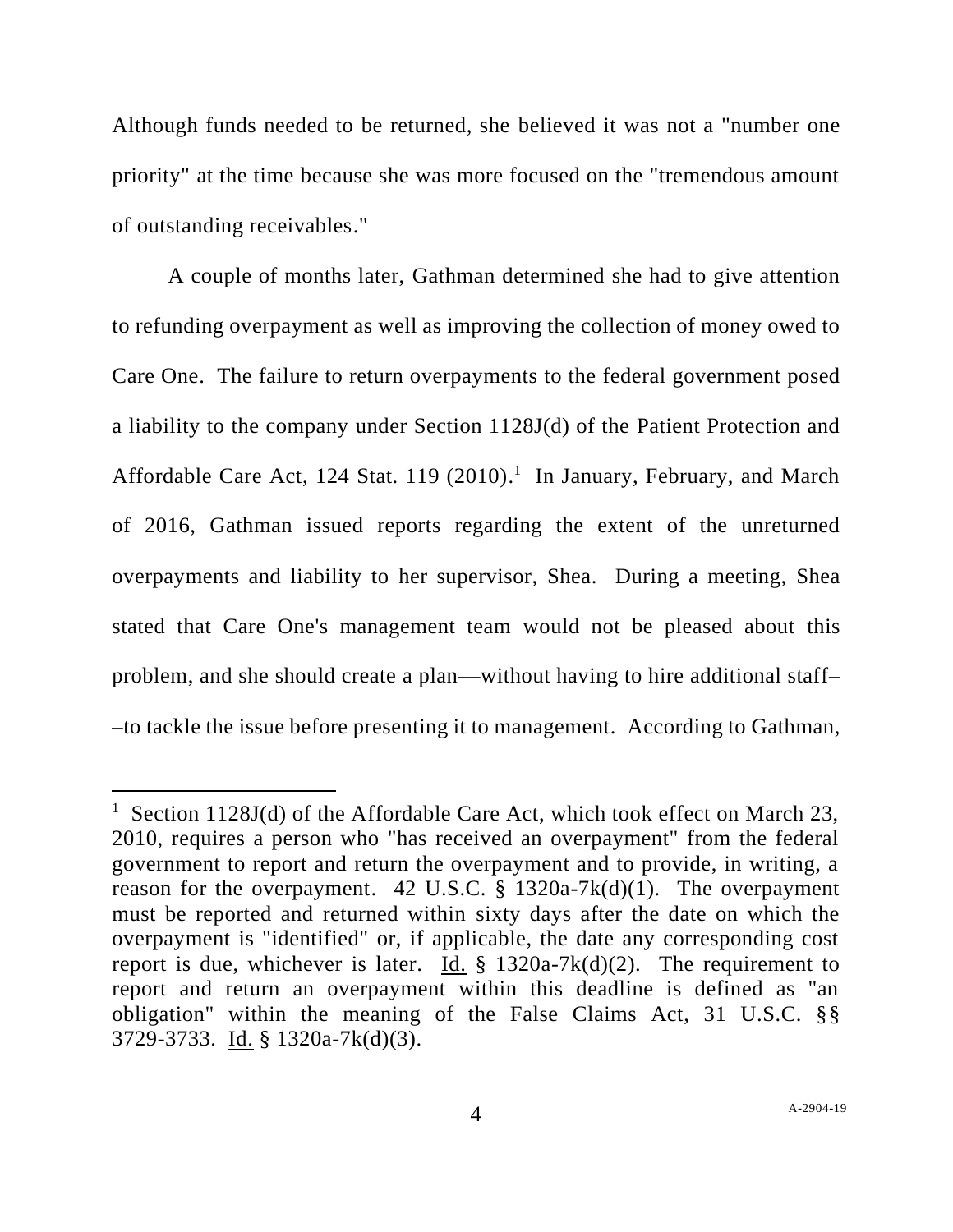she kept senior management, including Straus and Lugo, abreast of her progress on the retained funds via monthly meetings and written progress reports, and expressed concern over the company's non-compliance in returning them, estimated to be as much as \$13 million with further investigation needed to settle the actual amount.

In April 2016, Shea was terminated from Care One. Lugo, who informed Gathman that Shea's termination had "to do with th[e] whole credit mess[,]" stated she would now report to him and Straus.

On August 4, Straus advised Gathman that she was being considered for the position of Vice President of Finance. The day before, Gathman emailed McKinney, Lugo, Straus, Hodges, and others a report (August 3 report) providing that she had returned "large sums of money," identified as "true credits" owed to Medicare, Medicaid, individuals, and entities, which were unlawfully held by Care One. Credits totaling approximately \$3 million had been returned in the first six months of 2016, roughly \$500,000 a month. Because Care One's monthly revenue for New Jersey facilities was roughly \$30 to \$32 million a month, Gathman believed returning the owed funds at that rate would not "have a drastic impact on [the company's] cash flow [and] it would help [the company] to get compliant within a year, year and a half."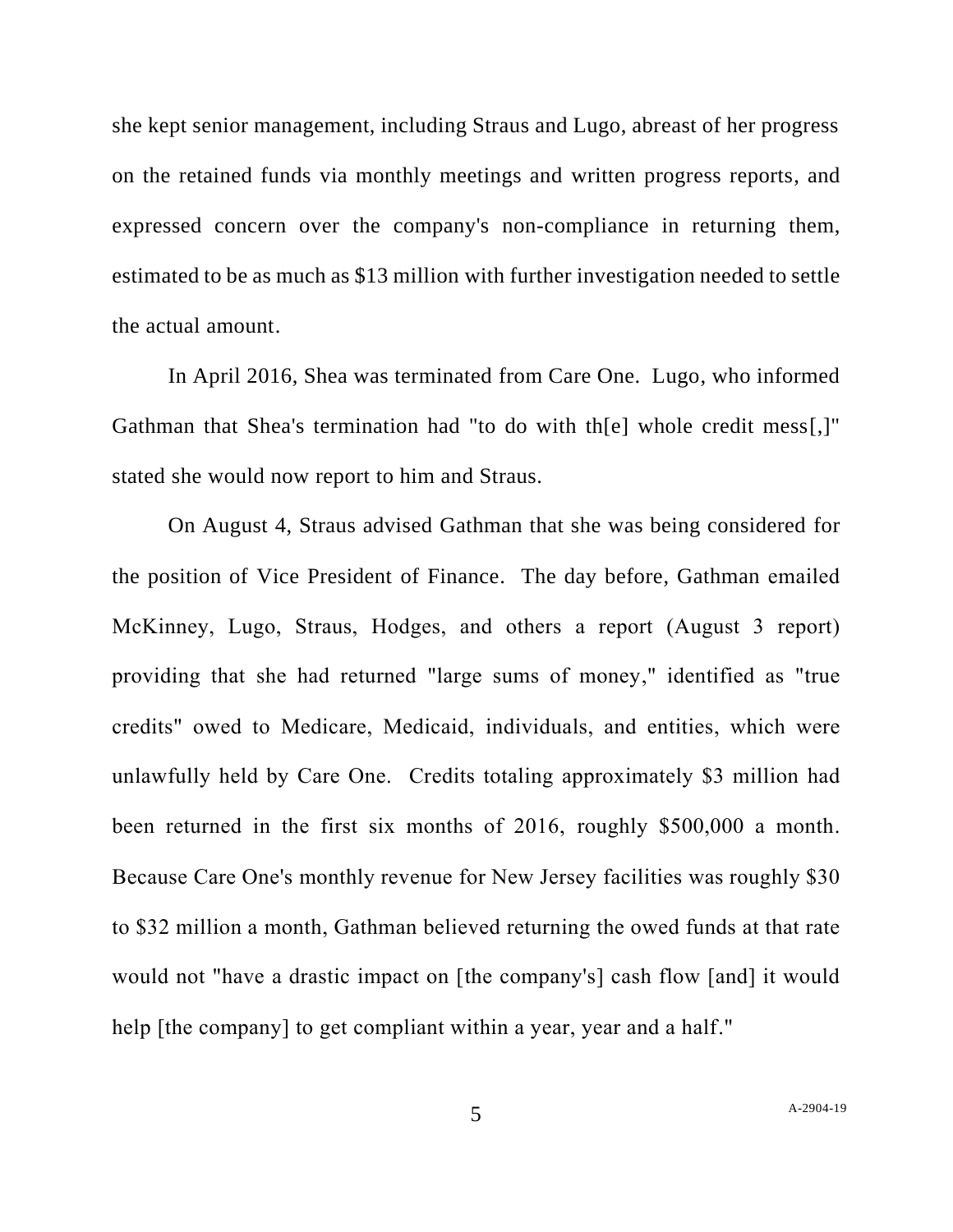On August 12, 2016, McKinney, Senior Vice President and Deputy General Counsel, delivered a letter––signed only by him—to Gathman stating she was terminated that day because "of certain things that have come to light recently, the organization has lost confidence in [her] ability to effectively perform in [her] role" and her position was eliminated due to restructuring. In a meeting with McKinney and Christina Lopez from Human Resources, Gathman claimed she was told Straus made the decision to terminate her. Straus, however, deposed that she did not know Gathman and was not involved in terminations. McKinney deposed that it was Lugo who made the decision to terminate Gathman, but in speaking to Lugo about the action, he did not specify the performance issues "the organization" had with her or why her position was being eliminated.

Lugo deposed that while Gathman was providing him reports documenting the refunds she was authorizing, he was also receiving financial reports from the New Jersey facilities as well as outside facilities. He identified "trends . . . concerning [her role,]" which caused him to lose confidence in her ability. In addition, he stated he spoke with a former employee, Angela Bayarovich, one of Gathman's subordinates, who indicated she would not return to Care One because she was "uncomfortable with []Gathman's managerial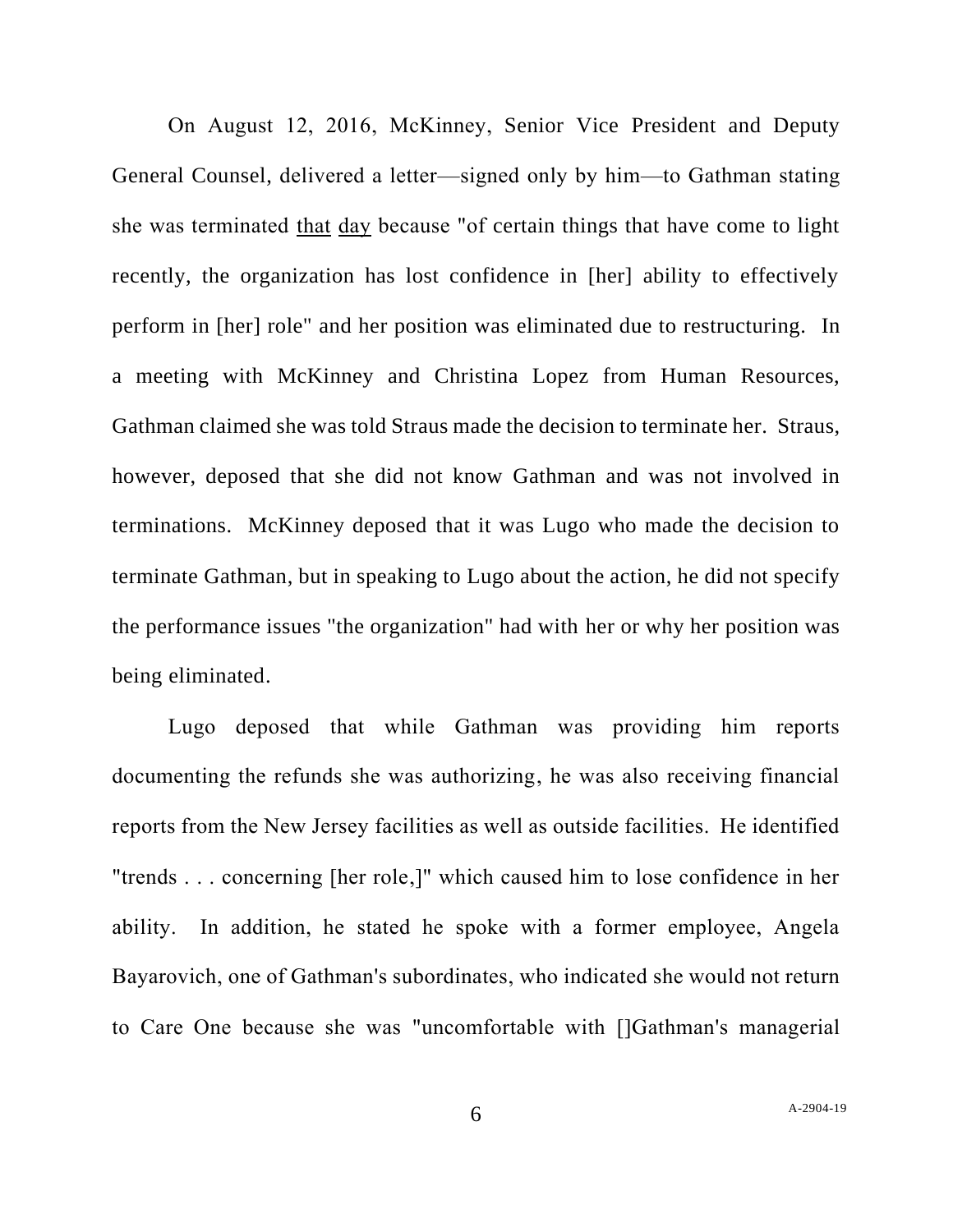style." Lugo also testified that an August 11, 2016 report (August 11 report) by Steven Lancman, the company's then-Vice President of Finance, showed that the New Jersey facilities, which Gathman oversaw, were behind all other regions in reducing the credit balance or keeping them static; New Jersey's credit balances "increased by [twenty-three percent] from January to July 2016."

#### II

In Gathman's first amended two-count complaint, $2$  she alleges defendants wrongfully terminated her in violation of CEPA and Pierce because she advised in her August 3 report that she returned \$3 million dollars in overpayments to Medicare, Medicaid, and individuals. Care One asserts she was terminated because information contained in the August 11 report conflicted with prior Gathman-authored reports regarding the status of Care One's overall credit balance in New Jersey, causing the company to lose confidence in her ability to perform her job duties.

Following discovery, defendants moved for summary judgment dismissal of all claims with prejudice. The motion court granted summary judgment, setting forth its reasoning in a ten-page, single-spaced rider to its order.

<sup>&</sup>lt;sup>2</sup> Linda Martin, Alberto Lugo, and Daniel Straus were named defendants in Gathman's initial complaint but were not named defendants in the first amended complaint.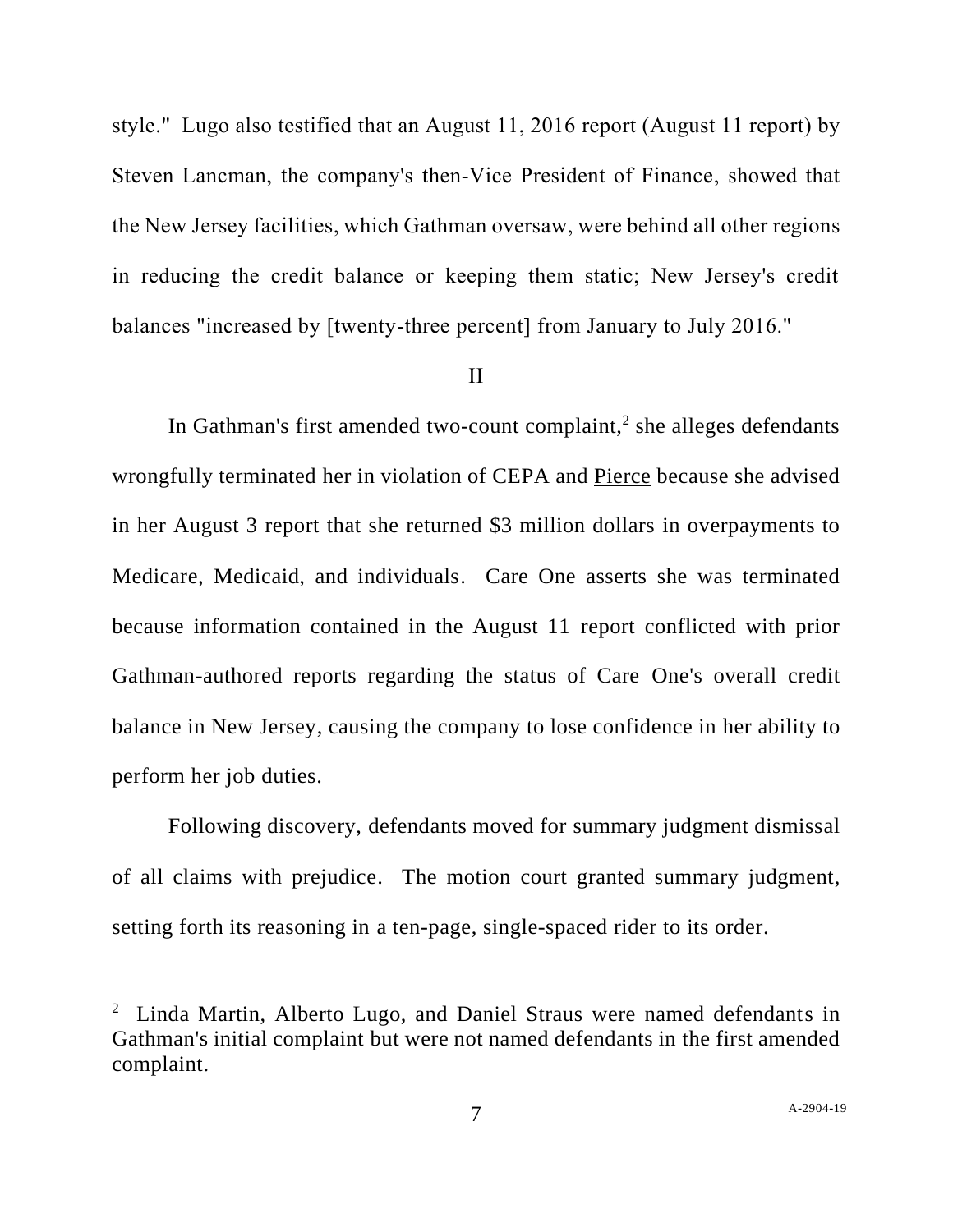The court determined that while Gathman had "asserted a prima facie cause of action under the first three elements of CEPA[,]" she failed to make a prima facie showing of the fourth and last element: a causal connection between her whistle-blowing activity through her August 3 report and her termination on August 12. The court explained:

> [it] does not accept that the whistle[-]blowing activity began with the August 3 [report], wherein Gathman allegedly informed Care One that she returned \$3 million in overpaid credits to Care One's customers. Gathman began to inform Care One about the large amount of outstanding overpaid credits, which were not being paid back in a timely manner, starting in January 2016. In January 2016, Gathman notified Care One that Care One was in possession of \$6.5 million credits that were either overpaid or not reconciled with a corresponding account. Gathman was not terminated until [eight] months later in August 2016. Every month, Gathman provided Care One with a report, which noted the amount of "overpaid credits." The [c]ourt also notes that all the parties agree that credit collection is a naturally occurring phenomenon in the health care industry and managing the credits is imperative to the financial health of any health care facility.

> Gathman fails to present any evidence of a pattern of antagonism on behalf of Care One. Lugo's alleged failure to respond to an email that did not solicit a response is not a pattern of antagonism. . . . There is no evidence that []Lugo or any other officer of Care One objected to or refused to accept Gathman's Progress

. . . .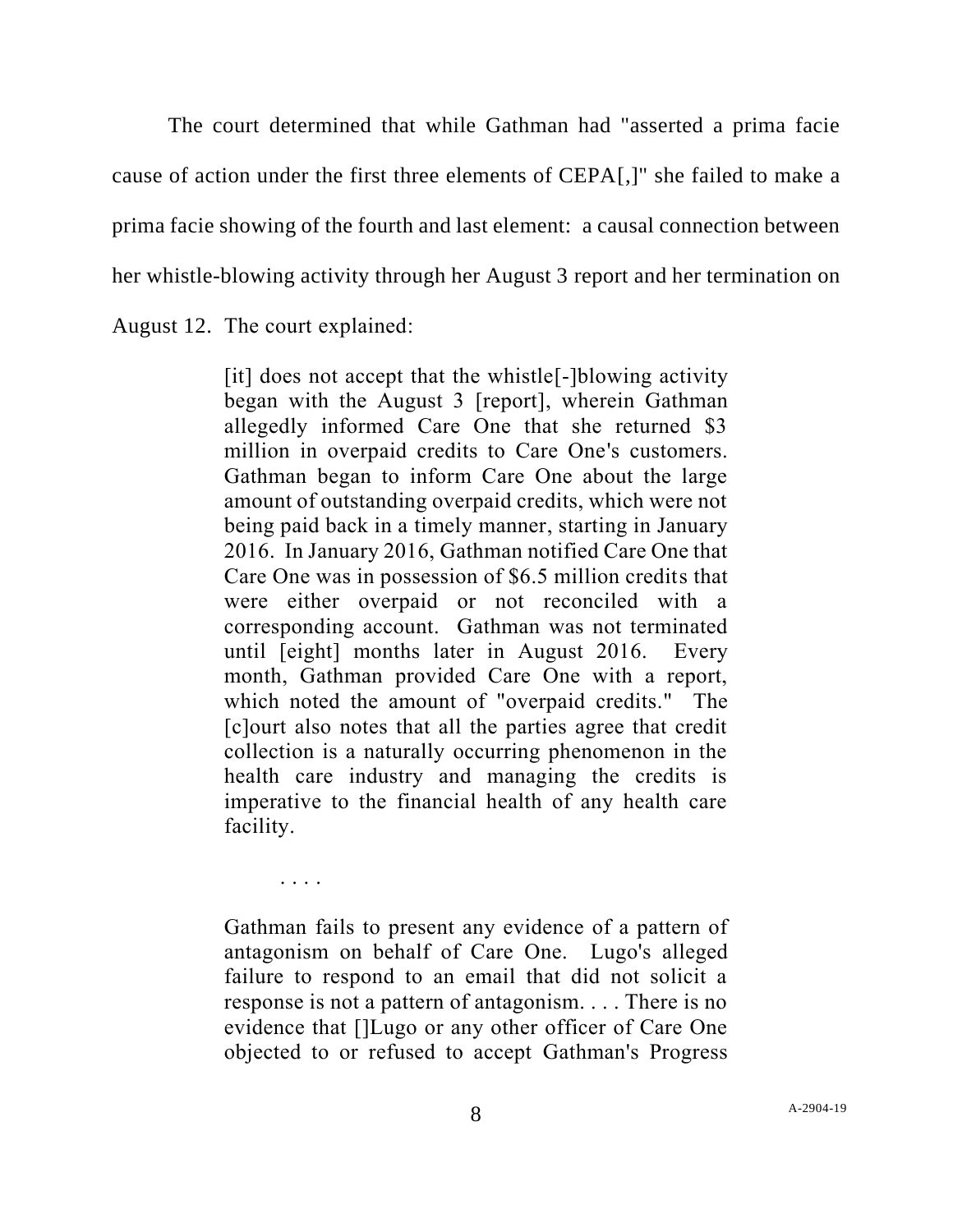Reports and "Solutions" contained therein. . . . The record is devoid of any conduct or pattern of antagonism on behalf of Care One or []Straus that followed the [June 11, 2016] email to justify that retaliatory discrimination was more likely than not a determinative factor in the decision to terminate Gathman. The record is also devoid of any conduct or pattern of antagonism on behalf of Care One that followed the alleged [August 3 report], even if the court were to isolate that report from the earlier monthly Gathman[-]authored reports.

Assuming Gathman could make a prima facie showing of the causal connection between her whistle-blowing activity and her termination, the court found she could not establish "that Care One's non-discriminatory reason [for terminating her employment] was pretextual." The court reasoned that Gathman did not dispute the legitimacy of the August 11 report detailing the twenty-three percent increase in New Jersey's credit balance, and "Gathman's personal disagreement with Lugo's reliance on and interpretation of the [report] is insufficient to show pretext." The court rejected Gathman's assertion that management did not welcome reports of credits owed to federal and state entities, as well as individuals, based upon Shea's comments and her perception of McKinney's disinterest in her concerns about illegal retention of overpayments. The court also determined Gathman's assertion that Straus told her she was being considered for a promotion "does not tend to demonstrate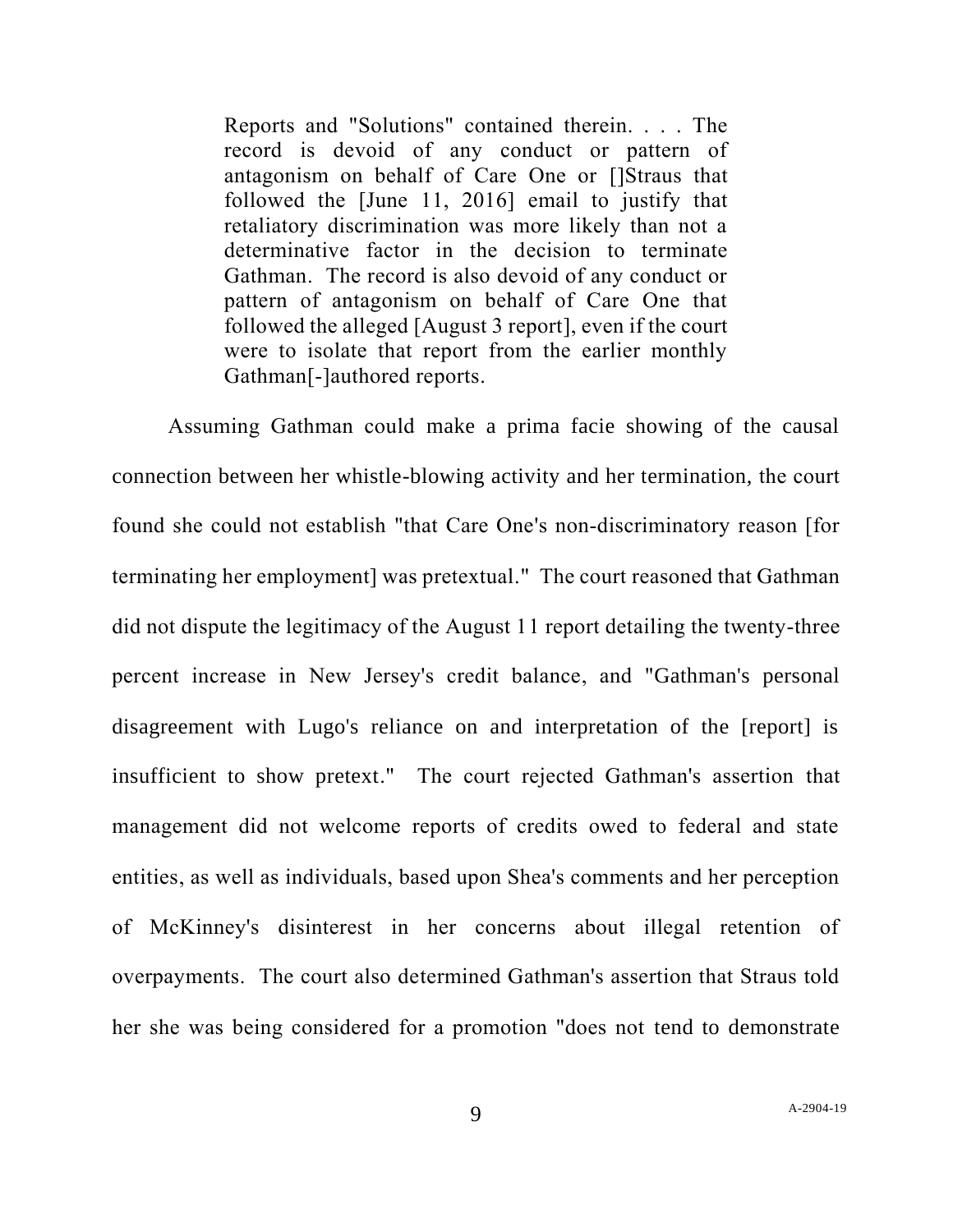weaknesses in Care One's proffered business reason for Gathman's termination" because Straus knew nothing about the company's collections, and her comment about the promotion "ha[d] nothing to do with  $\dots$  Lugo's perception of [her] performance" given the credit balance issue.

Even though Gathman pointed to various encounters where Lugo ignored her or received a brush off from defendants as dispositive evidence, the court found that it did not discredit Care One's reason to terminate her.

> A factual dispute as to whether []McKinney is diligent, shrewd, or competent is not a material dispute to defeat the within motion.

> > . . . .

Such actions would not allow a jury to reasonably find that []Lugo had animosity towards Gathman. The fact that Lugo could not recall specific one-on-one interactions or dealings he had with Gathman does not tend to show that Lugo or Care One harbored discriminatory animus towards [her].

The court rejected Gathman's attack on Lugo's credibility based on

differences in his deposition testimony and his summary judgment affidavit—

e.g., inability to recall Lancman's position and who wrote the August 16 report—

as a reason summary judgment must be denied. The court ruled it:

decline[d] to accept Gathman's argument that Lugo's affidavit materially contradicts [his] deposition. With respect to the issue of whether a question of fact can be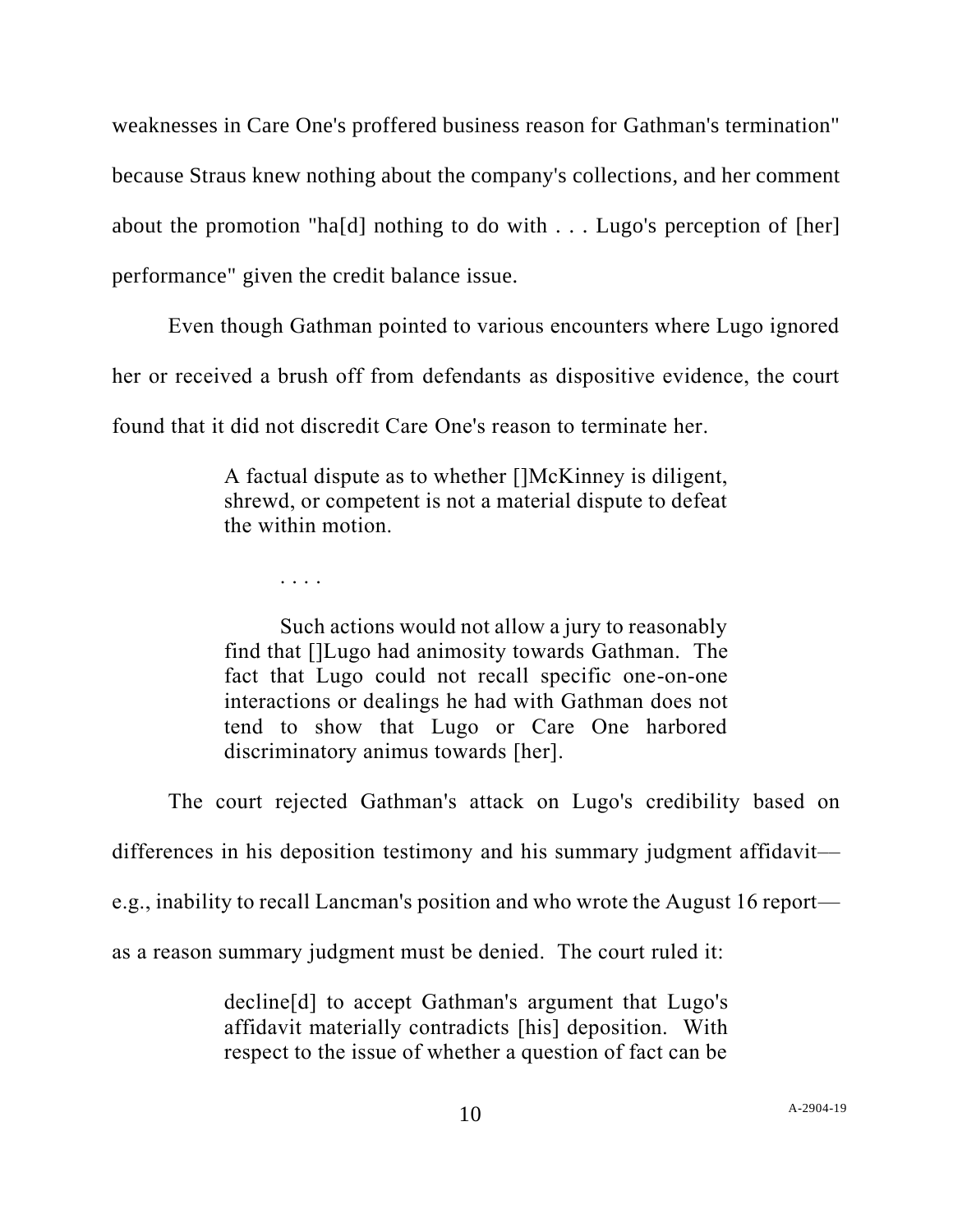created by an affidavit contradicting the affiant's deposition, New Jersey [c]ourts have adopted the "sham affidavit" doctrine and hold that an inconsistent affidavit will not be regarded as sham, submitted for the sole purpose of defeating summary judgment if the contradiction is plausibly explained. Shelcusky v. Garjulio, 172 N.J. 185, 200-202 (2002). Any perceived "inconsistences" in Lugo's affidavit are plausibly explained by Lugo's deposition or the manner in which it was or was not conducted.

The court also granted summary judgment on the specific claims of

retaliation against McKinney and Straus, holding:

. . . .

As a preliminary matter, Gathman's assertion that Straus was somehow involved in [her] termination is based entirely on hearsay. A member of Care One's HR department "was told" that Straus decided to terminate Gathman. However, Gathman failed to elicit such testimony from any other employee of Care One, including []Straus. The record is void of any evidence to show that []Straus initiated the first discussion regarding termination and the dissolution of the subject department. In fact, []Straus testified that she was not involved in the collections department and had not been involved in the decision to terminate Gathman. Moreover, Lugo testified that he did not discuss his decision to terminate Gathman with []Straus. . . . []Straus testified she never had a conversation with anyone, including Lugo, to discuss any reason for Gathman's termination.

Gathman asserts that McKinney blew [her] off in June 2016[,] when [she] attempted to have a conversation about Care One's collectables, but a showing that McKinney may be, at most, cold, is not enough to establish that the proffered reason for Gathman's termination was pretextual. This [c]ourt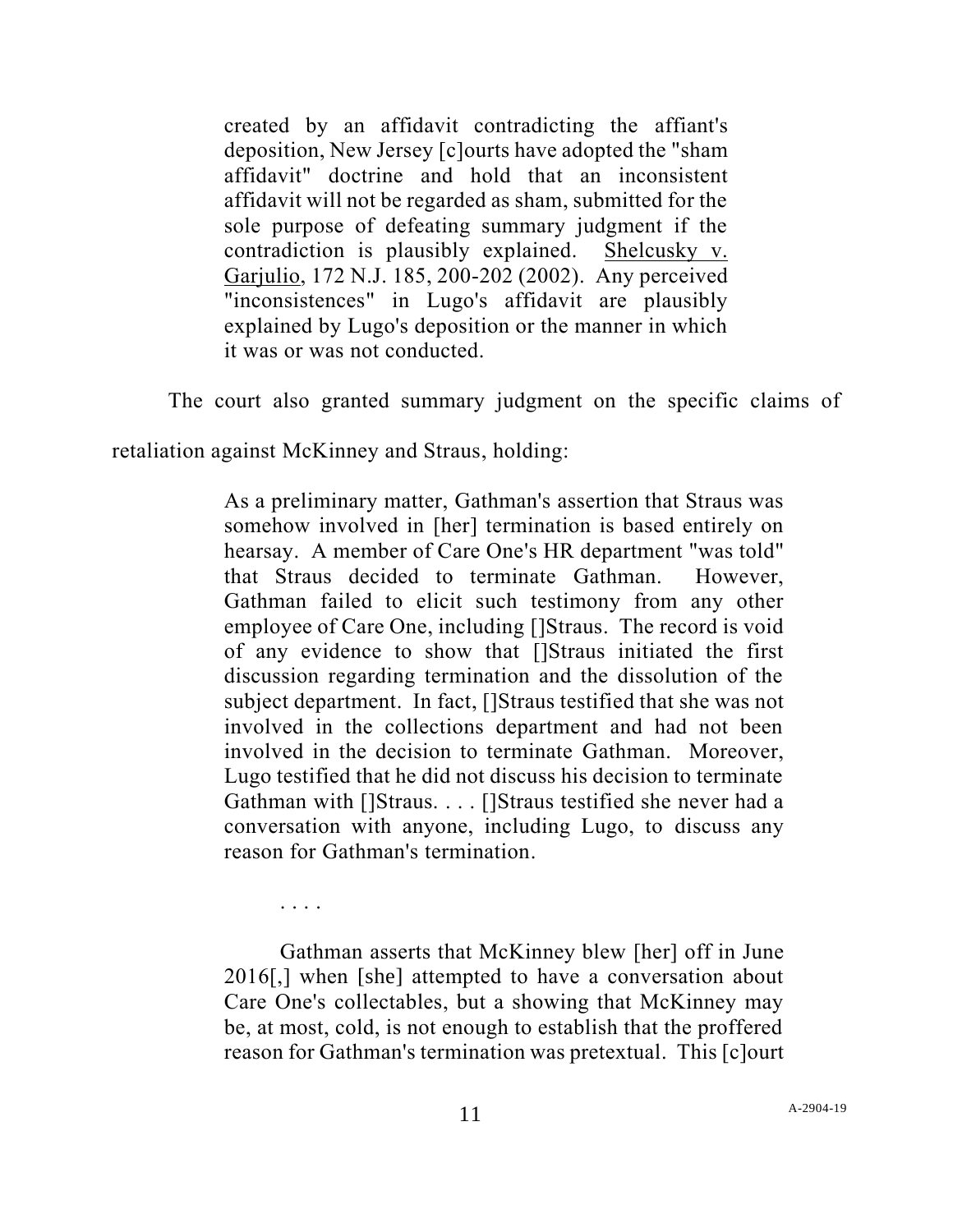also notes that Gathman's alleged dealing with McKinney occurred several months before Gathman's termination. A jury could not reasonably find a causal connection between McKinney's alleged actions and Gathman's termination. Furthermore, Gathman has not set forth any evidence to show that McKinney was actively involved or participated in [her] termination, other than him rubberstamping the termination letter containing Lugo's proffered reason for her termination.

Here, Gathman presented no evidence that McKinney was aware of the August 3 [report] where Gathman allegedly reported that she returned \$3 million in overstated credits.

Lastly, the court granted summary judgment dismissal of Gathman's Pierce wrongful discharge in violation of public policy claims because they were not factually distinct from the dismissed CEPA claims.

## III

We review a grant of summary judgment de novo, applying the same standard as the motion court. Henry v. N.J. Dep't of Human Servs., 204 N.J. 320, 330 (2010). Summary judgment must be granted if "the pleadings, depositions, answers to interrogatories and admissions on file, together with the affidavits, if any, show that there is no genuine issue as to any material fact challenged and that the moving party is entitled to a judgment or order as a matter of law." R. 4:46-2(c). We consider whether "the competent evidential materials presented, when viewed in the light most favorable to the non-moving party, are sufficient to permit a rational factfinder to resolve the alleged disputed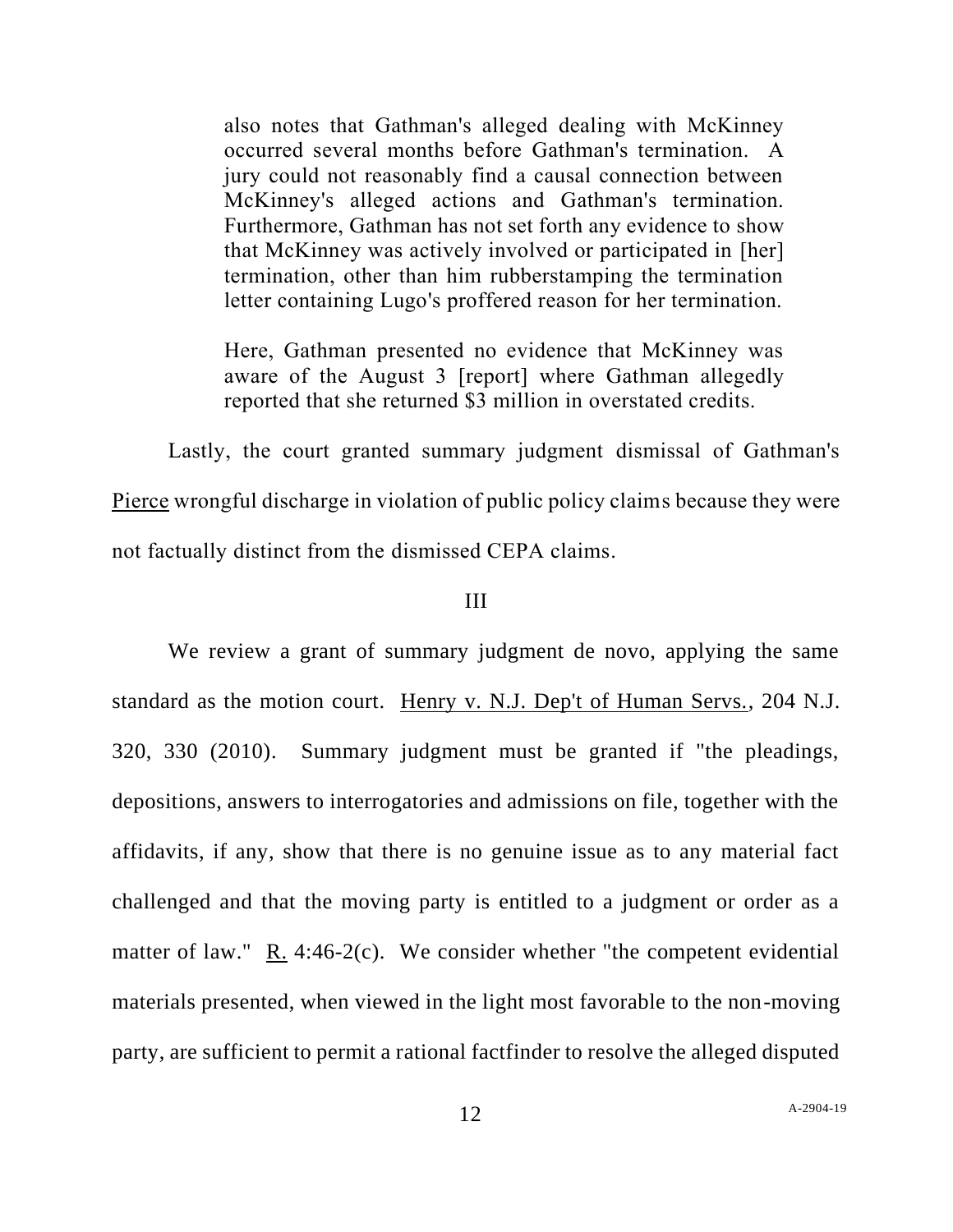issue in favor of the non-moving party." Brill v. Guardian Life Ins. Co. of Am.,

142 N.J. 520, 540 (1995).

To establish a prima facie case under CEPA, a plaintiff must prove:

(1) he or she reasonably believed that his or her employer's conduct was violating either a law, rule, or regulation promulgated pursuant to law, or a clear mandate of public policy;

(2) he or she performed a "whistle-blowing" activity described in N.J.S.A. 34:19-3(c);

(3) an adverse employment action was taken against him or her; and

(4) a causal connection exists between the whistle-blowing activity and the adverse employment action.

[Lippman v. Ethicon, Inc., 222 N.J. 362, 380 (2015) (quoting Dzwonar v. McDevitt, 177 N.J. 451, 462  $(2003)$ ).]

"The evidentiary burden at the prima facie stage is 'rather modest . . . .'" Zive

v. Stanley Roberts, Inc., 182 N.J. 436, 447 (2005) (quoting Marzano v. Comput.

Sci. Corp., 91 F.3d 497, 508 (3d Cir. 1996)). Moreover, "[t]hese requirements

must be liberally construed to effectuate CEPA's important social goals."

Maimone v. City of Atl. City, 188 N.J. 221, 230 (2006). CEPA prohibits

employers from retaliating against an employee who: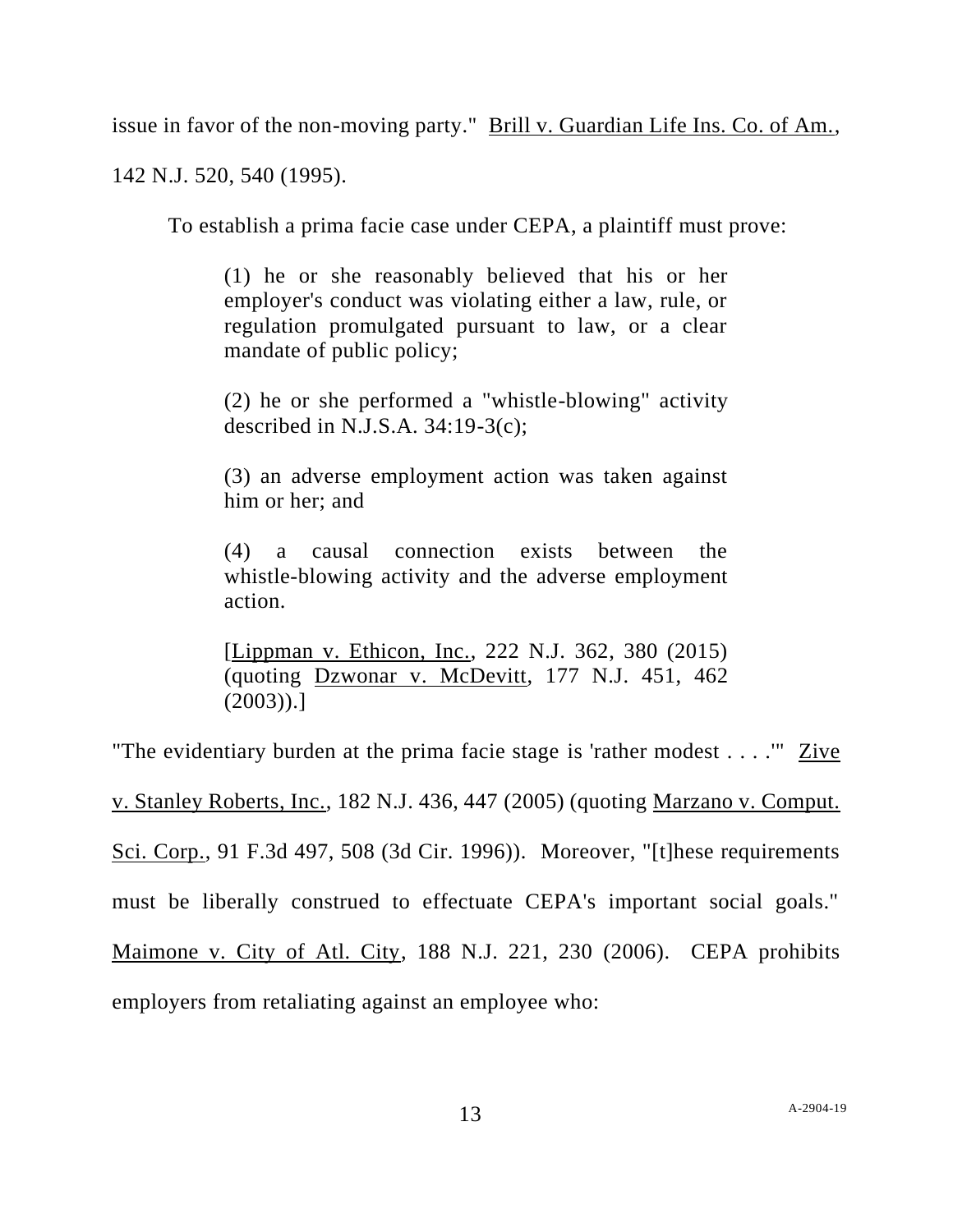a. Discloses, or threatens to disclose to a supervisor or to a public body an activity, policy or practice of the employer . . . that the employee reasonably believes:

(1) is in violation of a law, or a rule or regulation promulgated pursuant to law . . . ; or

(2) is fraudulent or criminal  $\dots$ ;

b. Provides information to, or testifies before, any public body conducting an investigation, hearing or inquiry into any violation of law, or a rule or regulation promulgated pursuant to law by the employer . . . ; or

c. Objects to, or refuses to participate in any activity, policy or practice which the employee reasonably believes:

(1) is in violation of a law, or a rule or regulation promulgated pursuant to law . . . ;

(2) is fraudulent or criminal . . . ; or

(3) is incompatible with a clear mandate of public policy concerning the public health, safety or welfare or protection of the environment.

[N.J.S.A. 34:19-3.]

CEPA defines "retaliatory action" as "the discharge, suspension or demotion of an employee, or other adverse employment action taken against an employee in the terms and conditions of employment." N.J.S.A. 34:19-2(e). Once a plaintiff establishes the four elements outlined in Dzwonar, the burden shifts to the defendant to "advance a legitimate, nondiscriminatory reason for the adverse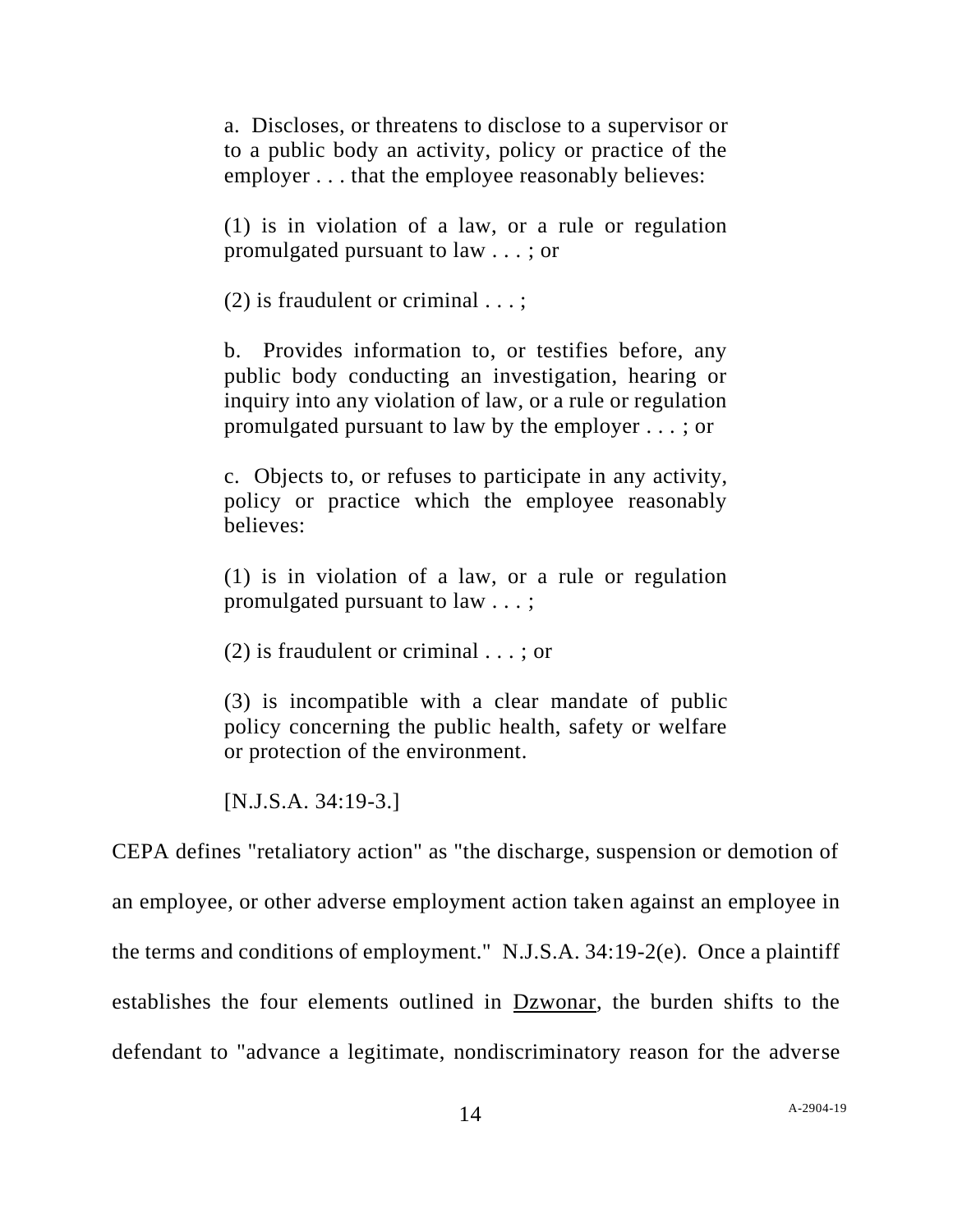conduct against the employee." Klein v. Univ. of Med. & Dentistry of N.J., 377 N.J. Super. 28, 38 (App. Div. 2005). "If such reasons are proffered, plaintiff must then raise a genuine issue of material fact that the employer's proffered explanation is pretextual." Id. at 39.

Here, the motion court ruled Gathman established the first three prongs of a prima facie CEPA claim but did not satisfy the fourth prong that a causal connection existed between her whistle-blowing activity and her termination. To meet this prong, Gathman was required to demonstrate "evidence of circumstances that justify an inference of retaliatory motive." Romano v. Brown & Williamson Tobacco Corp., 284 N.J. Super. 543, 550 (App. Div. 1995); see also Maimone, 188 N.J. at 237 (noting this prong "can be satisfied by inferences that the trier of fact may reasonably draw based on circumstances surrounding the employment action"). Evidence of such circumstances may include "[t]he temporal proximity of employee conduct protected by CEPA and an adverse employment action," Maimone, 188 N.J. at 237, but "[t]emporal proximity, standing alone, is insufficient to establish causation," Hancock v. Borough of Oaklyn, 347 N.J. Super. 350, 361 (App. Div. 2002).

To establish a causal connection between the protected activity and the retaliation, causation "may be demonstrated by evidence of circumstances that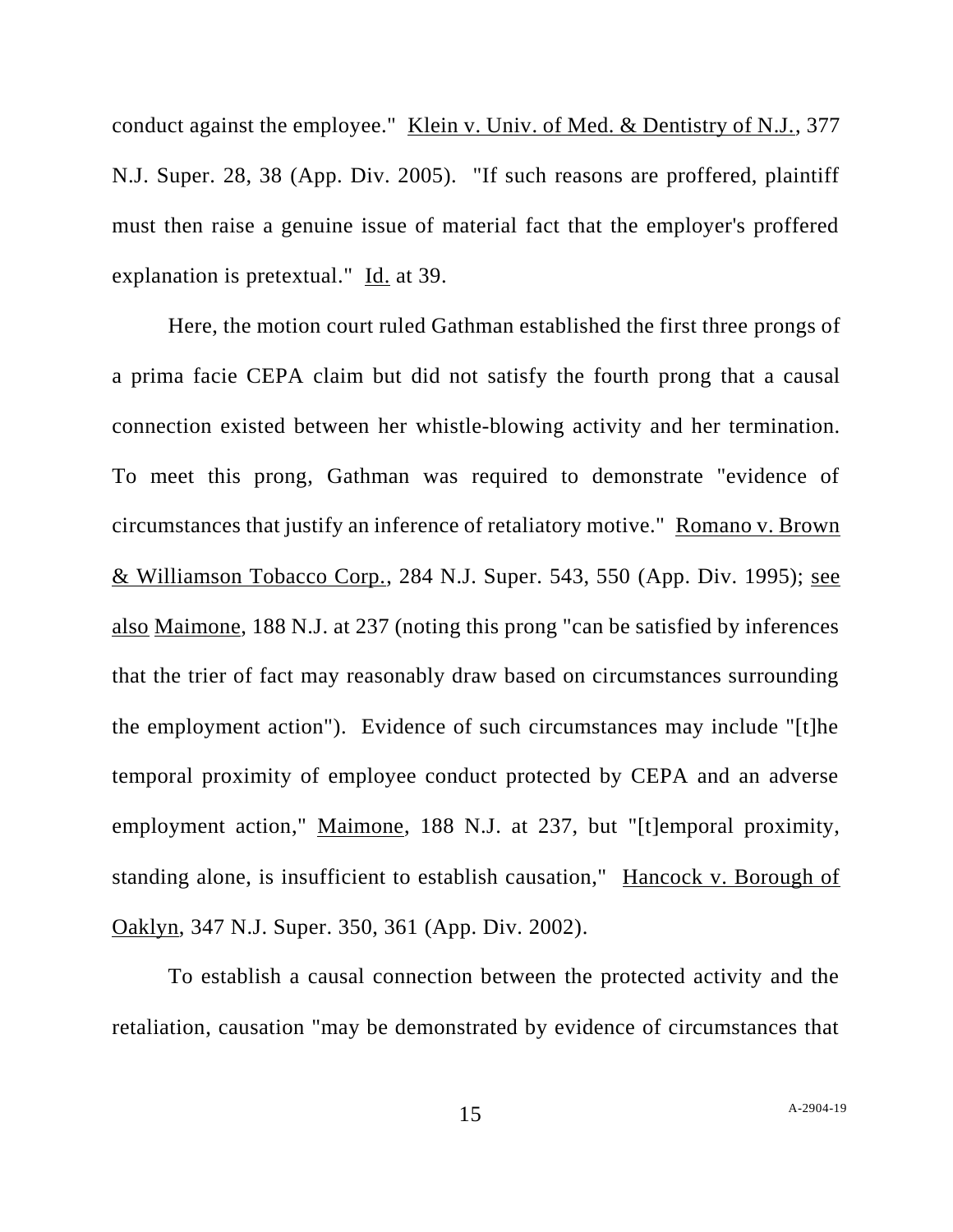justify an inference of retaliatory motive," and the evidence of pretext may serve that function. Romano, 284 N.J. Super. at 550-52. The temporal proximity of protected activity followed by an adverse employment action is usually insufficient by itself to establish the causal connection. Young v. Hobart W. Grp., 385 N.J. Super. 448, 467 (App. Div. 2005). New Jersey applies the burden-shifting approach developed under McDonnell Douglas Corp. v. Green, 411 U.S. 792 (1973), which applies to CEPA retaliation claims. Massarano v. N.J. Transit, 400 N.J. Super. 474, 492 (App. Div. 2008).

The McDonnell Douglas approach requires a plaintiff to establish a prima facie case of discrimination. 411 U.S. at 802. Once a prima facie case is established, the second prong of the McDonnell Douglas test requires the employer "to articulate some legitimate, nondiscriminatory reason for" its action. Texas Dep't of Cmty. Affs. v. Burdine, 450 U.S. 248, 253 (1981) (quoting McDonnell Douglas, 411 U.S. at 802). That is not a burden of persuasion, which "remains at all times with the plaintiff." Ibid. The employer only needs to "articulate" a nondiscriminatory reason for its action "with sufficient clarity so that the plaintiff will have a full and fair opportunity to demonstrate pretext." Id. at 253, 255-256.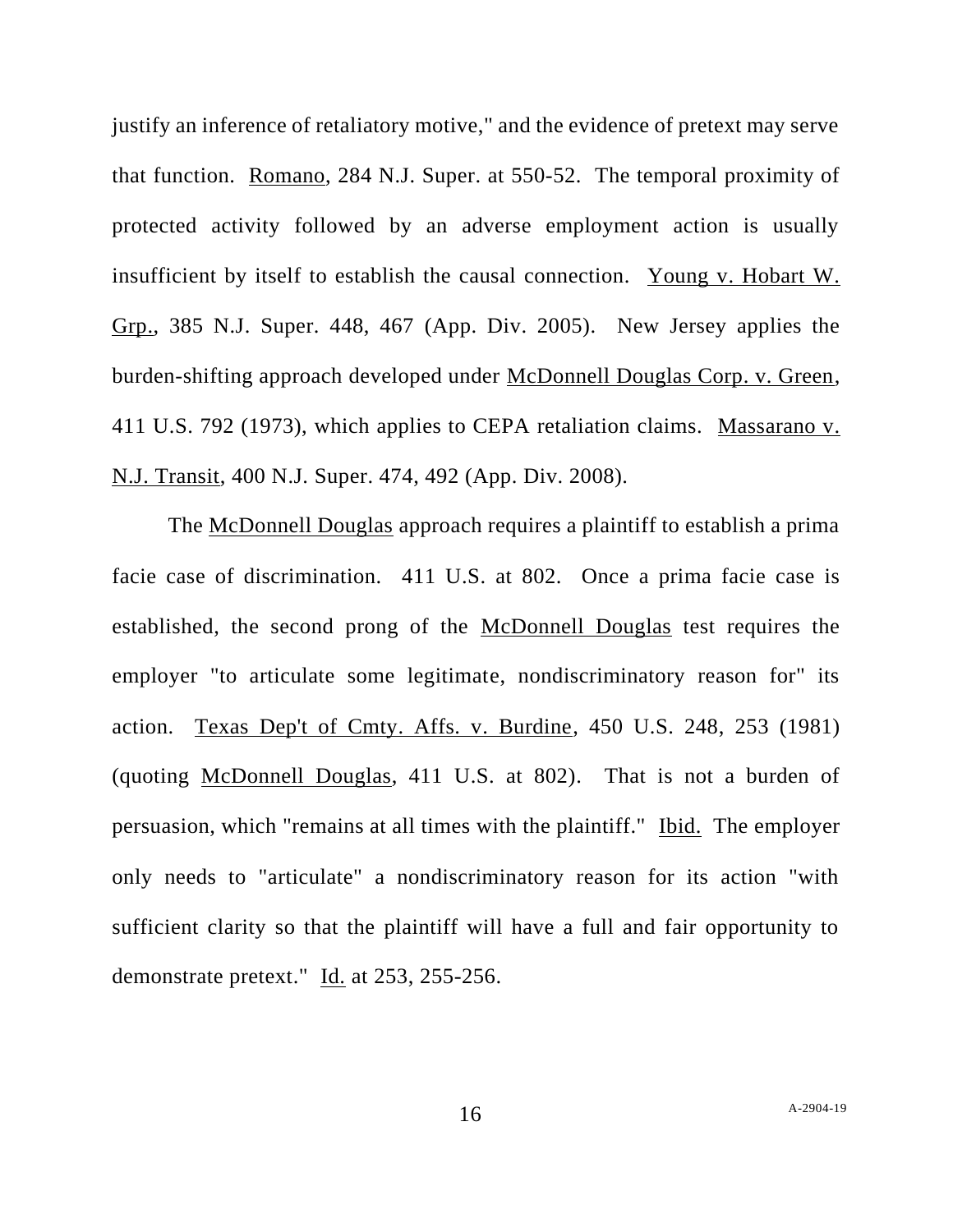Indeed, the employer never has the burden of proving that its proffered reason was the actual reason for its action, "because the burden of proving the actual discrimination lies at all times with the plaintiff." Bray v. Marriott Hotels, 110 F.3d 986, 990 (3d Cir. 1997). The employer's articulation must be "taken as true," and the court's evaluation of it during this second part of the McDonnell Douglas test "can involve no credibility assessment." St. Mary's Honor Ctr. v. Hicks, 509 U.S. 502, 509 (1993).

If the employer articulates a nondiscriminatory reason, the plaintiff loses the benefit of the presumption established by the prima facie case. Burdine, 450 U.S. at 255-56. To survive the employer's motion for summary judgment, the plaintiff must present "evidence which: 1) casts sufficient doubt upon each of the legitimate reasons proffered by the defendant so that a factfinder could reasonably conclude that each reason was a fabrication; or 2) allows the factfinder to infer that discrimination was more likely th[a]n not a motivating or determinative cause of" the action in question. Fuentes v. Perskie, 32 F.3d 759, 762 (3d Cir. 1994).

The plaintiff's evidence of pretext may be indirect, Burdine, 450 U.S. at 256, or circumstantial, Mandel v. UBS/PaineWebber, Inc., 373 N.J. Super. 55, 75 (App. Div. 2004). It may even be simply the incredibility of the employer's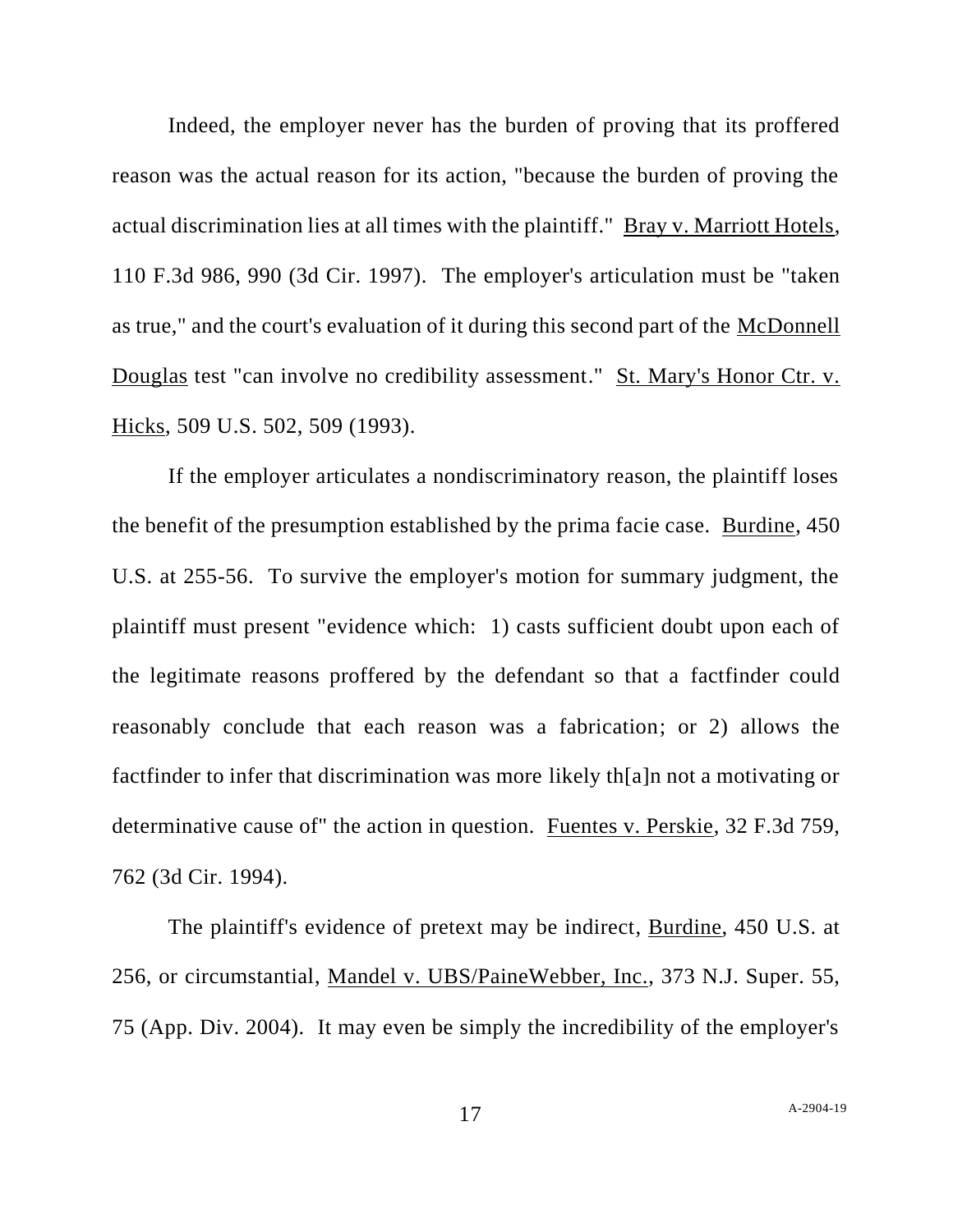proffered reason, which, in conjunction with the prima facie case, may be legally sufficient to support the inference that the alleged discriminatory reason was an actual one. St. Mary's, 509 U.S. at 511.

The plaintiff does not have to show that the prohibited reason was the employer's sole reason, but rather that it may have been one of the employer's "but[-]for" reasons. Fuentes, 32 F.3d at 764. However, while employers may not act for a prohibited purpose, they are free, when unlawful discrimination is not a factor, to make personnel decisions objectively or subjectively, and in a manner that is unpopular with the employees. Maiorino v. Schering-Plough Corp., 302 N.J. Super. 323, 345-46 (App. Div. 1997).

Gathman contends the motion court's summary judgment dismissal of her complaint was based on its erroneous finding that she failed to establish a prima facie case of CEPA fourth prong violation — causal connection between her whistle-blowing activity and her termination. She argues summary judgment was not proper given there is a genuine issue of fact regarding why she was terminated. She emphasizes the court usurped the jury's role by acting as a factfinder to make credibility determinations in defendants' favor, concluding she was terminated for the reasons defendants contended. For support, she relies upon In re Estate of DeFrank, 433 N.J. Super. 258, 266 (App. Div. 2013), where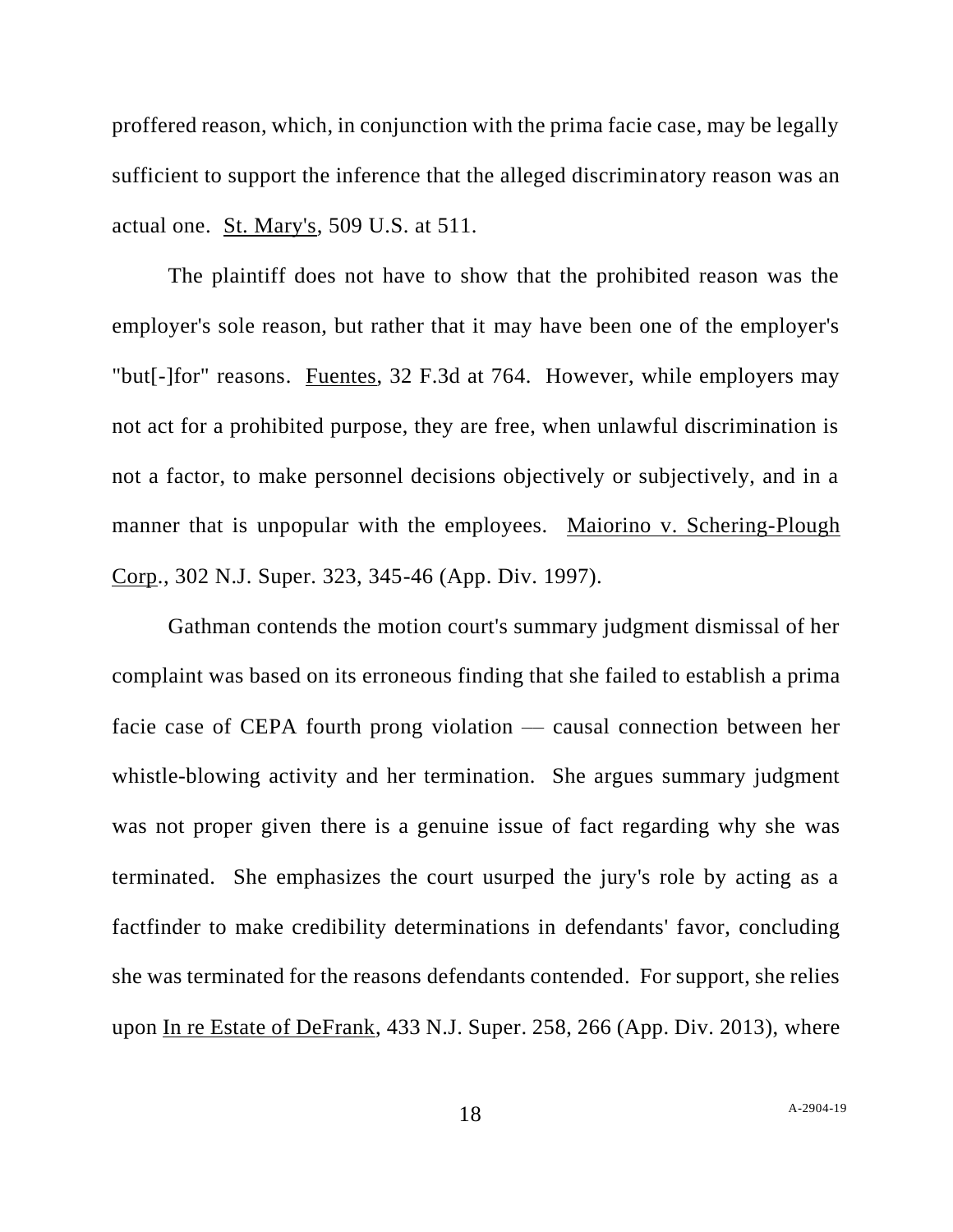we held "it is ordinarily improper to grant summary judgment when a party's state of mind, intent, motive or credibility is in issue."

Gathman specifically argues the temporal proximity between her termination on August 12 and her August 3 report to management that she had returned \$3 million was enough to "give[] rise to an inference of retaliation[,]" from which a jury could "reasonably determine" that defendants' given reasons for her termination were a pretext. She contends there are numerous "issues of witness credibility directly relevant to" her termination. This includes the fact that Straus told her eight days before she was terminated that she was being considered for a promotion; Lugo deposed he did not know who she was or anything about her job performance despite signing her termination letter; the company's Director of Compliance, Linda Martin, deposed that Gathman was a hard worker and she was pleased with the progress Gathman was making in resolving certain compliance-related issues, including refunding overpayments; and Gathman had not been warned or informed of any problems concerning her job performance prior to her termination.

Viewing the evidence in the light most favorable to Gathman, we conclude the motion court erred in finding she did not establish a prima facie claim that her termination was in retaliation for returning \$3 million to Medicare,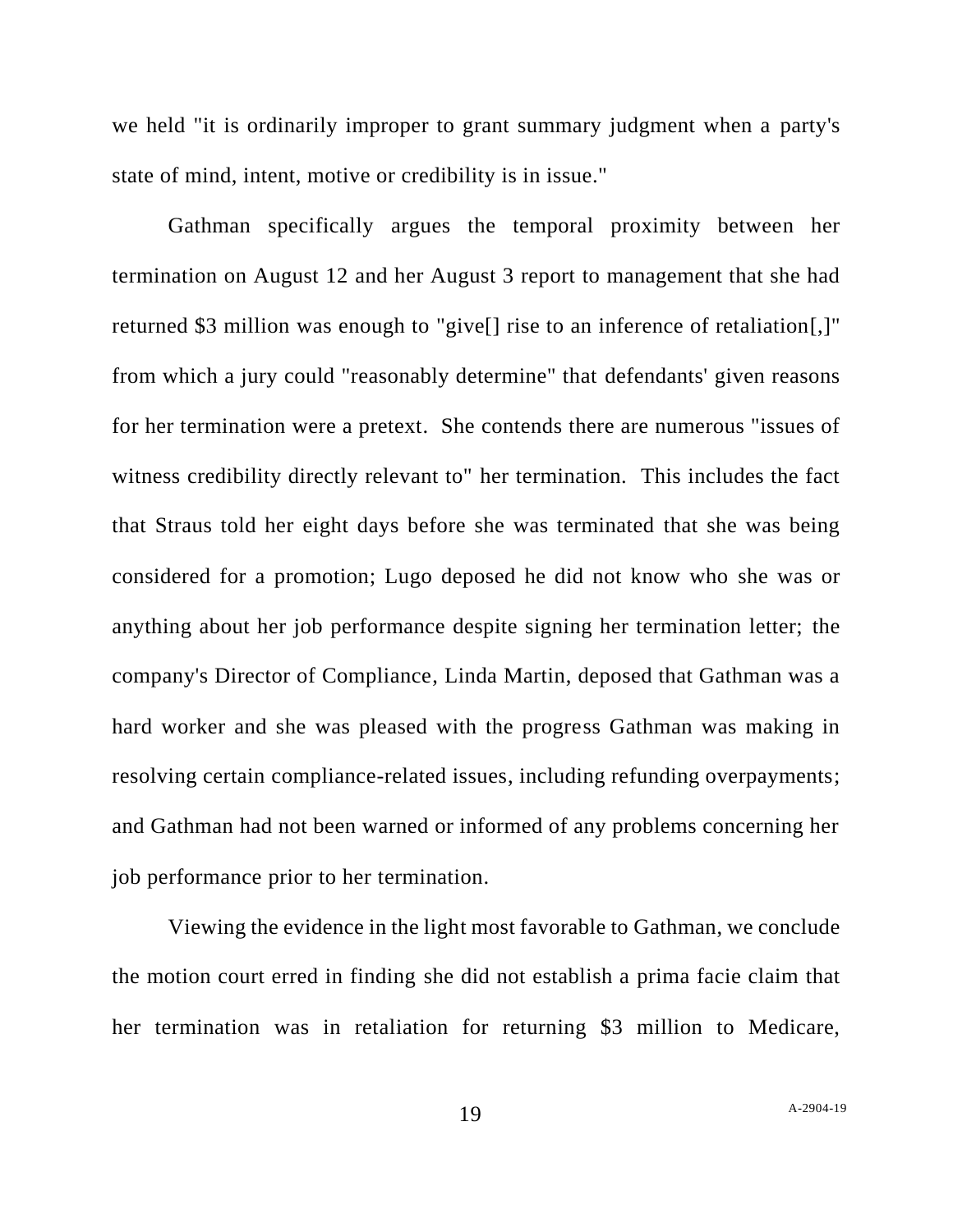Medicaid, and other entities and individuals. There was a genuine issue of material fact regarding whether there was temporal proximity between her whistle-blowing and her termination. The court found that too much time had elapsed to establish a connection between whistle-blowing and termination when Gathman initially notified Care One in her January 2016 report that the company was illegally retaining overpayments and she began making refunds, and her termination on August 12, 2016. However, Gathman was terminated within days of her August 3 report quantifying, for the first time, that she had refunded some \$3 million. Granted, Lugo received a report days later, on August 11, that the credit balances in Gathman's region were twenty-three percent higher than other regions. However, she correctly questions the legitimacy of that justification by pointing out she was recruited to return to Care One because of her demonstrated competence and was on the verge of a promotion due to her performance according to her supervisor, yet she was given no opportunity to discuss the August 11 report findings and her response to that report with Lugo or any other senior executive. While her progress reports detailing the extent of the unreturned overpayments and liability commenced in January 2016, there is an important distinction between identifying the overpayment liability and advising what needs to be done versus informing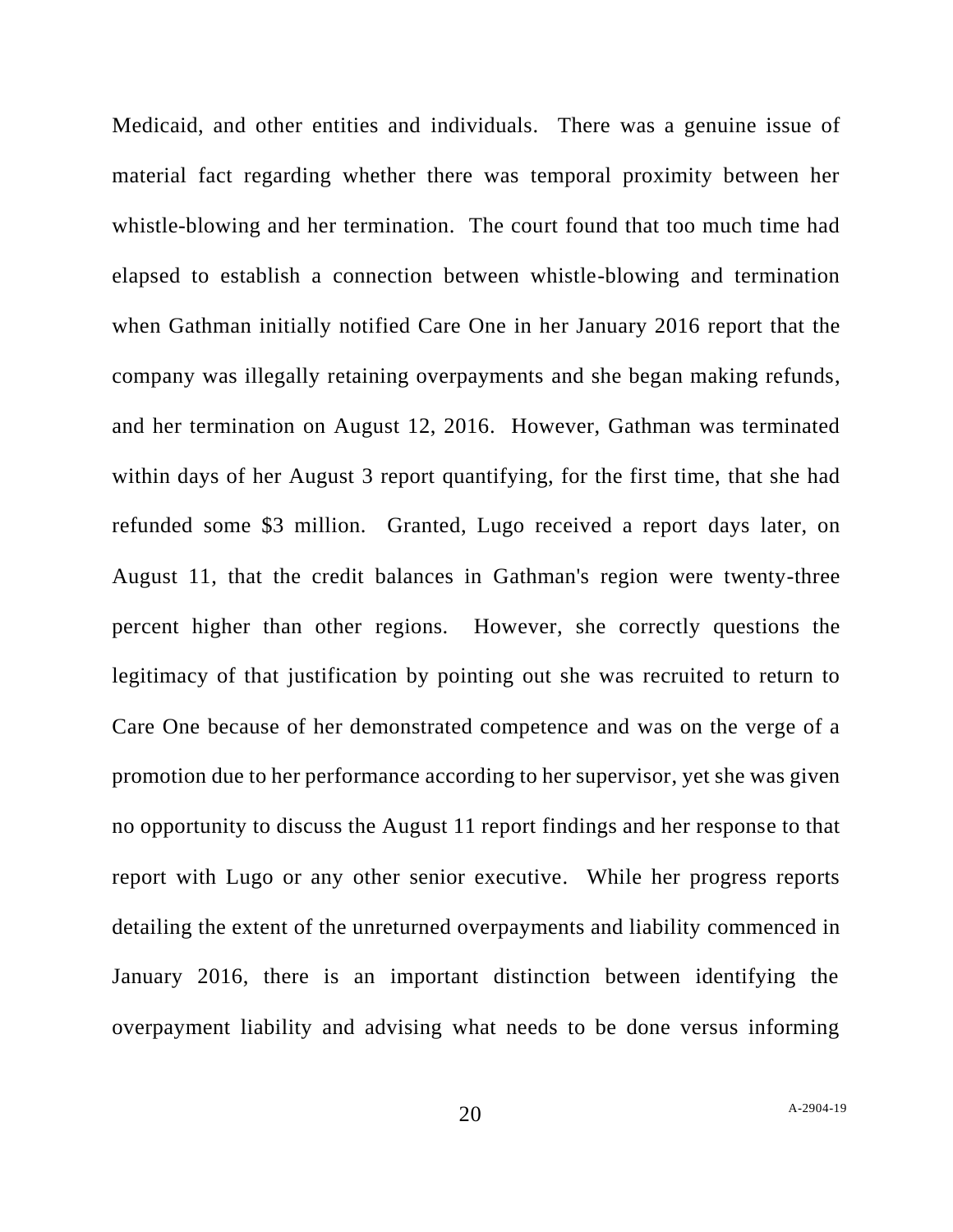senior management in the August 3 report that she returned \$3 million. As for defendants' arguments to the contrary that they lost confidence in Gathman, there is a genuine dispute of material facts and, to Gathman's favor, an inference of causality for her termination eight days after she illuminated the amount of money she refunded. Due to genuine issues of material facts, the court should not have made credibility assessments of the proffered facts and applied those findings more favorably to defendants to find that Gathman did not establish a prima facie CEPA claim of retaliation. For example, there were conflicting facts regarding Lugo's knowledge of Gathman's role in the company: his deposition asserted he was unaware of her job duties, job performance, or who evaluated her, in contrast with his summary judgment certification detailing his expectation of her job duties and performance. Yet, the court accepted his representation that she was terminated because the company lost confidence in her ability to do her job.

As for defendants McKinney and Straus, the court should not have acted as a factfinder in dismissing the claims against them. Individual defendants can be held liable for terminating an employee for "personally participat[ing] in the tort of wrongful discharge." Ballinger v. Delaware River Port Auth., 172 N.J. 586, 608 (2002). It is contended that "neither []McKinney nor []Straus was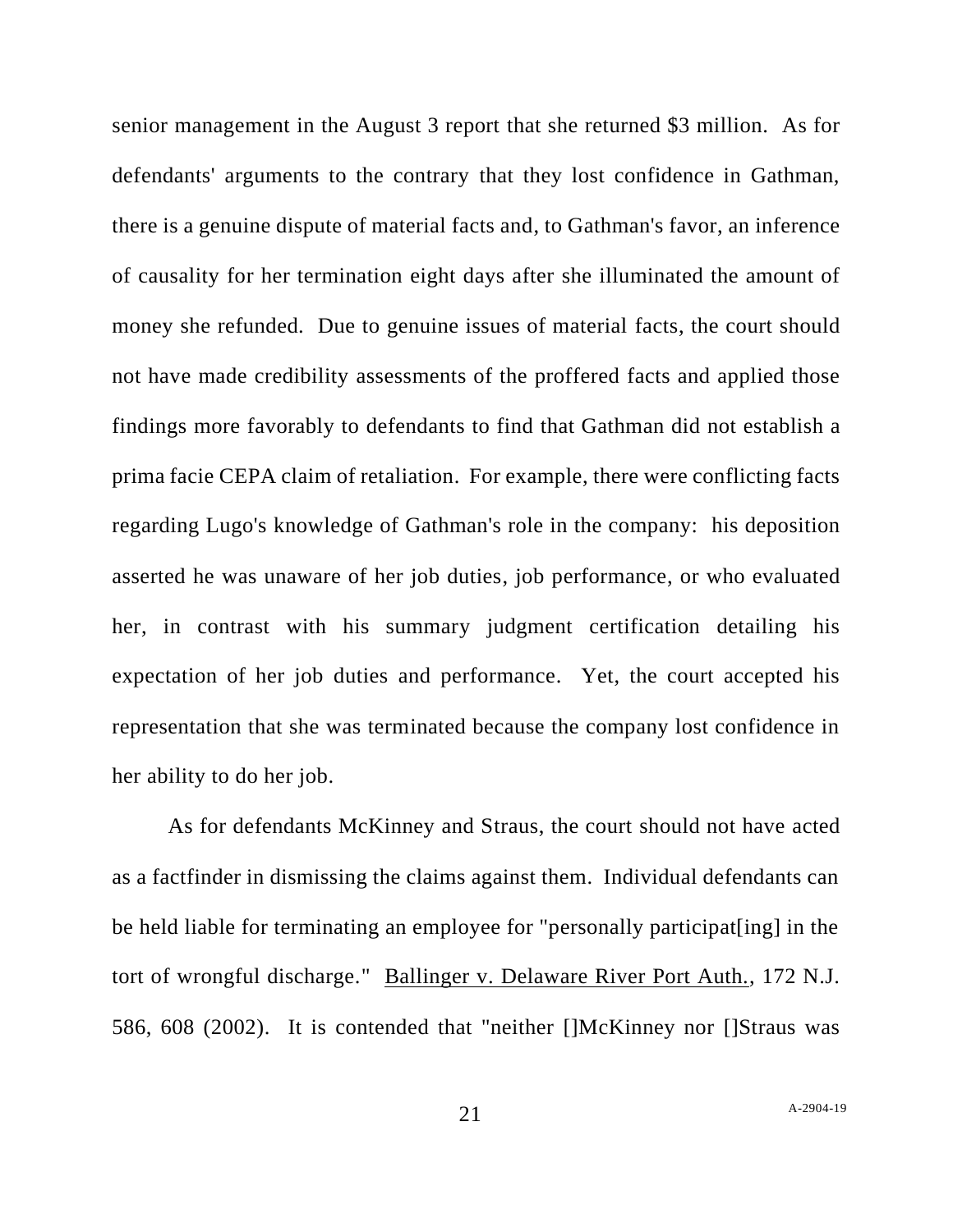responsible for the decision to terminate her employment[,]" claiming Lugo made the decision. The finding that there was no evidence McKinney was "actively involved or participated in Gathman's termination, other than him rubberstamping the termination letter containing Lugo's proffered reason for her termination" is disputed, as it did not credit Gathman's allegations. The record indicates that McKinney was aware of Gathman's reporting of the illegally retained overpayments and her refunding of \$3 million. His letter does not assert the decision to terminate Gathman was made by Lugo or any other Care One decision maker. There appears to be no basis in the record to conclude McKinney's action was merely an administrative formality lacking any input on his part. Giving Gathman's assertions the benefit of favorable inferences, a reasonable factfinder could conclude that McKinney's signature on the letter was indicative of his input in her termination.

While the claims against Straus may not be as strong as those against McKinney, Gathman alleged that McKinney and Lopez admitted that Straus made the decision to terminate her. Straus denied any input. Straus's credibility suffers a hit given her claim that despite being an executive vice president, she had no understanding of the company's account receivables or collections and what Medicare or Medicaid are. Gathman's contention that she reported to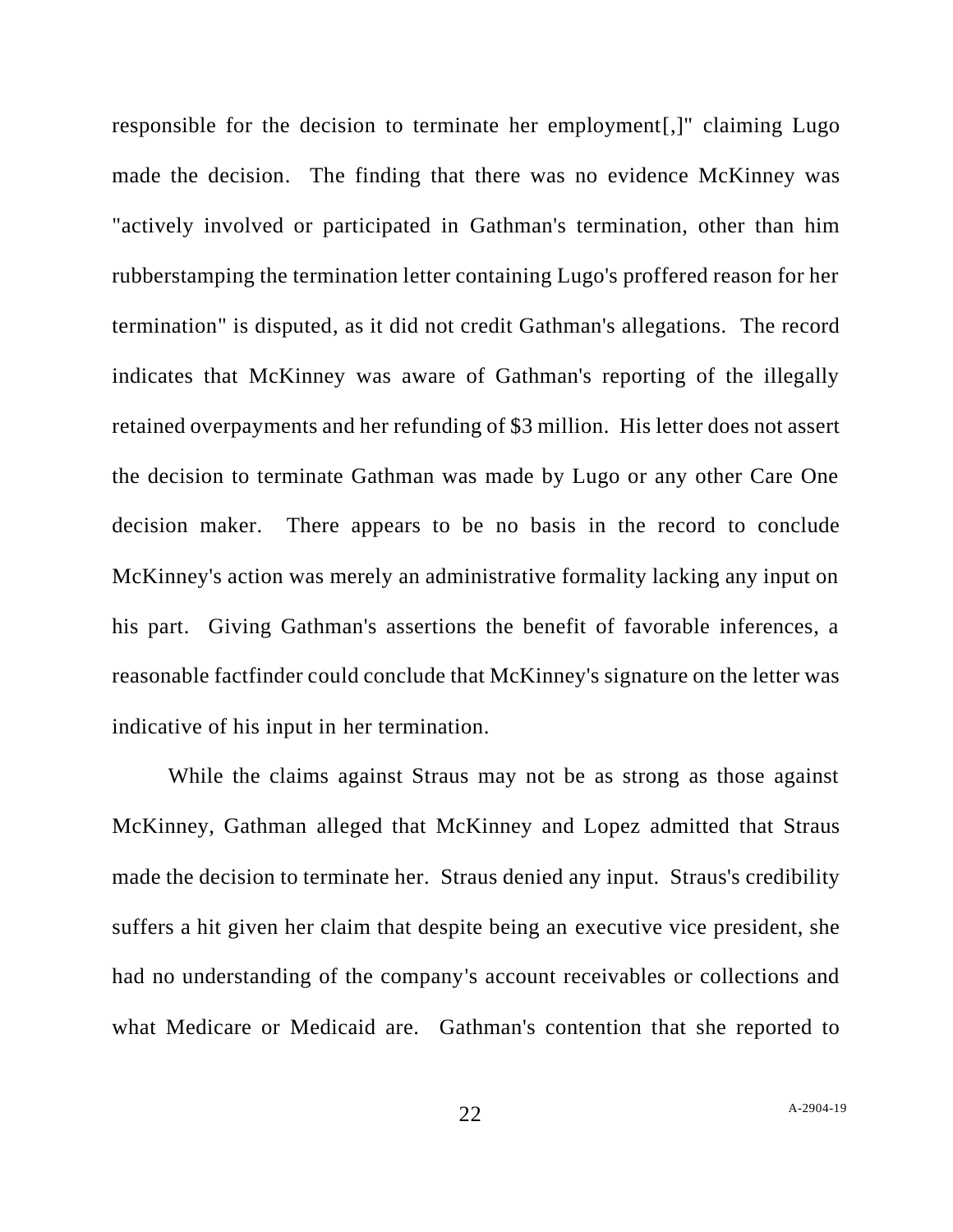Straus and Lugo, and that Straus was fully aware of the \$3 million in refunds she made, would certainly allow a factfinder to reasonably conclude Straus had input in the termination decision. And, if Gathman was up for a promotion on August 4, as Straus allegedly told her, why would her position be eliminated, and she be terminated days later? Considering these disputed material facts, the motion court should not have favored Straus's position in granting summary judgment, and thus dismissing Gathman's contention that Straus was involved in the decision to terminate her.

As for Gathman's Pierce claim, it is based upon our Supreme Court's recognition "that an [at-will] employee has a cause of action for wrongful discharge when the discharge is contrary to a clear mandate of public policy." Pierce, 84 N.J. at 72. "The sources of public policy include legislation; administrative rules, regulations or decisions; and judicial decisions." Ibid. CEPA falls with Pierce's ambit because the law constitutes public policy, as "[t]he Legislature enacted [it] to 'protect and encourage employees to report illegal or unethical workplace activities and to discourage public and private sector employers from engaging in such conduct.'" Dzwonar, 177 N.J. at 461 (quoting Abbamont v. Piscataway Township Bd. of Educ., 138 N.J. 405, 431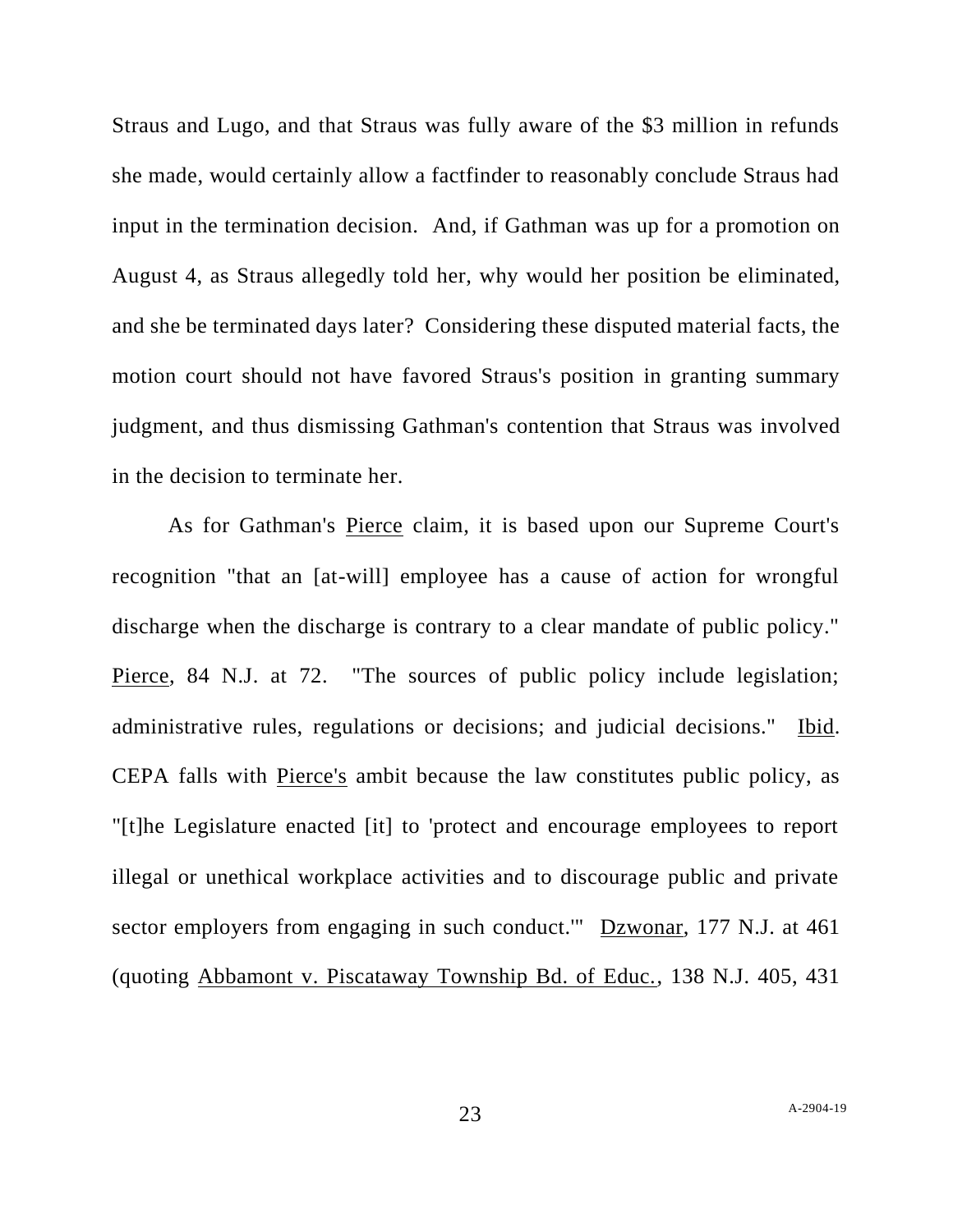(1994)). Because we conclude Gathman's CEPA claim should not have been dismissed, her Pierce claim remains viable for the same reasons.

Under CEPA's waiver provision, however, "the institution of an action in accordance with [CEPA] shall be deemed a waiver of the rights and remedies available under any other . . . State law." N.J.S.A. 34:19-8. The provision "applies only to those causes of action that require a finding of retaliatory conduct that is actionable under CEPA. The waiver exception does not apply to those causes of action that are substantially independent of the CEPA claim." Young v. Schering Corp., 141 N.J. 16, 29 (1995). "Parallel claims based on those rights, privileges and remedies are waived because they represent multiple or duplicative claims based on retaliatory discharge." Ibid.

Since Gathman's CEPA and Pierce claims are based upon the same facts, she must elect which claim to pursue at trial. Yet, she has a right to wait until a pretrial conference to pursue her claim. Ibid. at 32 ("The meaning of 'institution of an action' [under N.J.S.A. 34:19-8] could conceivably contemplate an election of remedies with restrictions in which the election is not considered to have been made until discovery is complete or the time of a pretrial conference contemplated by Rule 4:25-1.").